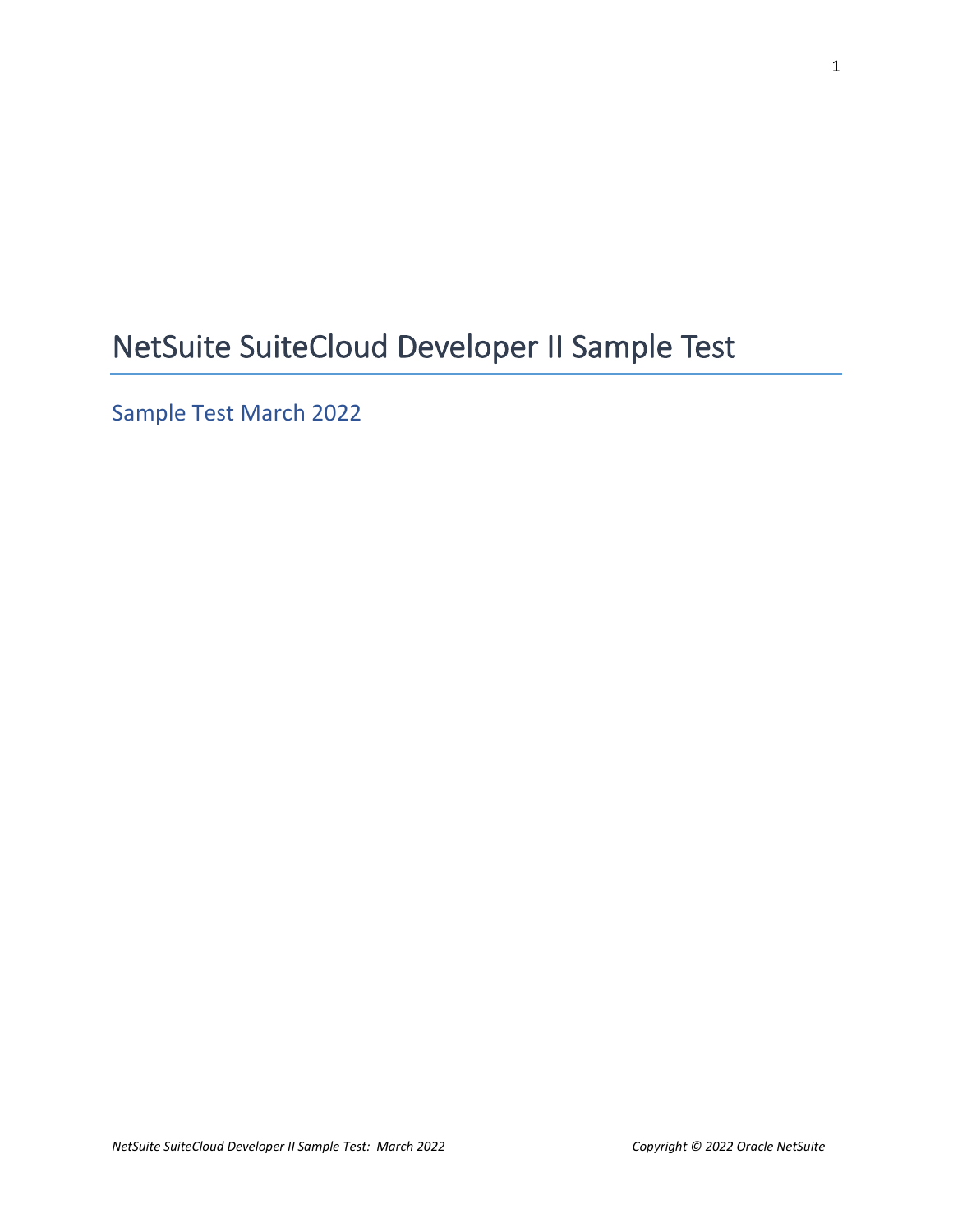## **Contents**

| Select the SuiteScript 2.0 code snippet that implements a described business process.  9<br>ı.<br>Determine which variables would be good candidates to use as a company preference, user<br>П.<br>Ш.<br>Describe the ways in which conditions and triggers can be configured to execute actions and<br>IV.<br>Identify implications of search techniques in SuiteTalk and SuiteScript.  12<br>v.<br>VI.<br>Identify the functionality and best practices when using the Map/Reduce script type  12<br>VII.<br>VIII.<br>Identify implications of deploying multiple User Event scripts against single record, order of<br>IX.<br>Х.<br>Identify how to control the User Interface throughout the workflow lifecycle.  14<br>XI.<br>XII.<br>Compare capabilities of SuiteFlow and SuiteScript and determine when to use which<br>XIII.<br>Identify the SuiteTalk (Web Services) support, versioning, deprecation and General<br>XIV.<br>XV.<br>Identify the process for upgrading SuiteTalk (Web Services) endpoints.  16<br>XVI.<br>Determine session policy for Web Services vs UI, and how sessions are managed for the<br>XVII.<br>XVIII.<br>Determine the appropriate search technique to use in SuiteTalk (Web Services) 17<br>XIX.<br>Identify how asynchronous and synchronous Web Services APIs impact integration design<br>XX.<br>XXII.<br>Identify implications of search techniques in SuiteTalk and SuiteScript.  18<br>XXIII.<br>Identify strategies for and implications of role management and authentication when<br>XXIV. |  |  |
|---------------------------------------------------------------------------------------------------------------------------------------------------------------------------------------------------------------------------------------------------------------------------------------------------------------------------------------------------------------------------------------------------------------------------------------------------------------------------------------------------------------------------------------------------------------------------------------------------------------------------------------------------------------------------------------------------------------------------------------------------------------------------------------------------------------------------------------------------------------------------------------------------------------------------------------------------------------------------------------------------------------------------------------------------------------------------------------------------------------------------------------------------------------------------------------------------------------------------------------------------------------------------------------------------------------------------------------------------------------------------------------------------------------------------------------------------------------------------------------------------------------------------------------------|--|--|
|                                                                                                                                                                                                                                                                                                                                                                                                                                                                                                                                                                                                                                                                                                                                                                                                                                                                                                                                                                                                                                                                                                                                                                                                                                                                                                                                                                                                                                                                                                                                             |  |  |
|                                                                                                                                                                                                                                                                                                                                                                                                                                                                                                                                                                                                                                                                                                                                                                                                                                                                                                                                                                                                                                                                                                                                                                                                                                                                                                                                                                                                                                                                                                                                             |  |  |
|                                                                                                                                                                                                                                                                                                                                                                                                                                                                                                                                                                                                                                                                                                                                                                                                                                                                                                                                                                                                                                                                                                                                                                                                                                                                                                                                                                                                                                                                                                                                             |  |  |
|                                                                                                                                                                                                                                                                                                                                                                                                                                                                                                                                                                                                                                                                                                                                                                                                                                                                                                                                                                                                                                                                                                                                                                                                                                                                                                                                                                                                                                                                                                                                             |  |  |
|                                                                                                                                                                                                                                                                                                                                                                                                                                                                                                                                                                                                                                                                                                                                                                                                                                                                                                                                                                                                                                                                                                                                                                                                                                                                                                                                                                                                                                                                                                                                             |  |  |
|                                                                                                                                                                                                                                                                                                                                                                                                                                                                                                                                                                                                                                                                                                                                                                                                                                                                                                                                                                                                                                                                                                                                                                                                                                                                                                                                                                                                                                                                                                                                             |  |  |
|                                                                                                                                                                                                                                                                                                                                                                                                                                                                                                                                                                                                                                                                                                                                                                                                                                                                                                                                                                                                                                                                                                                                                                                                                                                                                                                                                                                                                                                                                                                                             |  |  |
|                                                                                                                                                                                                                                                                                                                                                                                                                                                                                                                                                                                                                                                                                                                                                                                                                                                                                                                                                                                                                                                                                                                                                                                                                                                                                                                                                                                                                                                                                                                                             |  |  |
|                                                                                                                                                                                                                                                                                                                                                                                                                                                                                                                                                                                                                                                                                                                                                                                                                                                                                                                                                                                                                                                                                                                                                                                                                                                                                                                                                                                                                                                                                                                                             |  |  |
|                                                                                                                                                                                                                                                                                                                                                                                                                                                                                                                                                                                                                                                                                                                                                                                                                                                                                                                                                                                                                                                                                                                                                                                                                                                                                                                                                                                                                                                                                                                                             |  |  |
|                                                                                                                                                                                                                                                                                                                                                                                                                                                                                                                                                                                                                                                                                                                                                                                                                                                                                                                                                                                                                                                                                                                                                                                                                                                                                                                                                                                                                                                                                                                                             |  |  |
|                                                                                                                                                                                                                                                                                                                                                                                                                                                                                                                                                                                                                                                                                                                                                                                                                                                                                                                                                                                                                                                                                                                                                                                                                                                                                                                                                                                                                                                                                                                                             |  |  |
|                                                                                                                                                                                                                                                                                                                                                                                                                                                                                                                                                                                                                                                                                                                                                                                                                                                                                                                                                                                                                                                                                                                                                                                                                                                                                                                                                                                                                                                                                                                                             |  |  |
|                                                                                                                                                                                                                                                                                                                                                                                                                                                                                                                                                                                                                                                                                                                                                                                                                                                                                                                                                                                                                                                                                                                                                                                                                                                                                                                                                                                                                                                                                                                                             |  |  |
|                                                                                                                                                                                                                                                                                                                                                                                                                                                                                                                                                                                                                                                                                                                                                                                                                                                                                                                                                                                                                                                                                                                                                                                                                                                                                                                                                                                                                                                                                                                                             |  |  |
|                                                                                                                                                                                                                                                                                                                                                                                                                                                                                                                                                                                                                                                                                                                                                                                                                                                                                                                                                                                                                                                                                                                                                                                                                                                                                                                                                                                                                                                                                                                                             |  |  |
|                                                                                                                                                                                                                                                                                                                                                                                                                                                                                                                                                                                                                                                                                                                                                                                                                                                                                                                                                                                                                                                                                                                                                                                                                                                                                                                                                                                                                                                                                                                                             |  |  |
|                                                                                                                                                                                                                                                                                                                                                                                                                                                                                                                                                                                                                                                                                                                                                                                                                                                                                                                                                                                                                                                                                                                                                                                                                                                                                                                                                                                                                                                                                                                                             |  |  |
|                                                                                                                                                                                                                                                                                                                                                                                                                                                                                                                                                                                                                                                                                                                                                                                                                                                                                                                                                                                                                                                                                                                                                                                                                                                                                                                                                                                                                                                                                                                                             |  |  |
|                                                                                                                                                                                                                                                                                                                                                                                                                                                                                                                                                                                                                                                                                                                                                                                                                                                                                                                                                                                                                                                                                                                                                                                                                                                                                                                                                                                                                                                                                                                                             |  |  |
|                                                                                                                                                                                                                                                                                                                                                                                                                                                                                                                                                                                                                                                                                                                                                                                                                                                                                                                                                                                                                                                                                                                                                                                                                                                                                                                                                                                                                                                                                                                                             |  |  |
|                                                                                                                                                                                                                                                                                                                                                                                                                                                                                                                                                                                                                                                                                                                                                                                                                                                                                                                                                                                                                                                                                                                                                                                                                                                                                                                                                                                                                                                                                                                                             |  |  |
|                                                                                                                                                                                                                                                                                                                                                                                                                                                                                                                                                                                                                                                                                                                                                                                                                                                                                                                                                                                                                                                                                                                                                                                                                                                                                                                                                                                                                                                                                                                                             |  |  |
|                                                                                                                                                                                                                                                                                                                                                                                                                                                                                                                                                                                                                                                                                                                                                                                                                                                                                                                                                                                                                                                                                                                                                                                                                                                                                                                                                                                                                                                                                                                                             |  |  |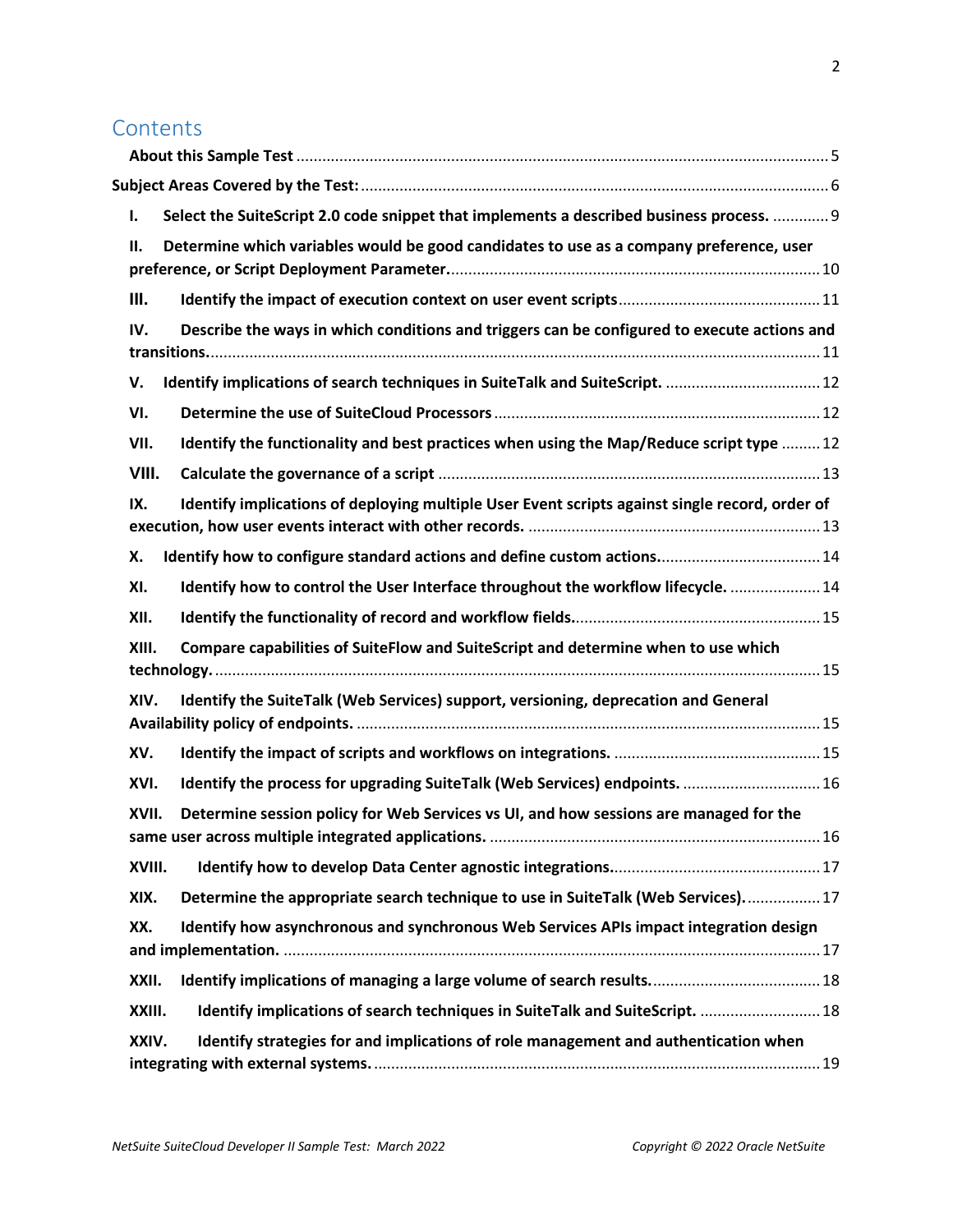| XXV.             | Identify NetSuite functionality and recommended practices related to restricted data fields     |
|------------------|-------------------------------------------------------------------------------------------------|
| XXVI.            | Determine how to optimize performance, scalability, and reliability in SuiteScript,             |
| XXVII.           | Determine how to trouble-shoot and debug in SuiteScript, SuiteFlow and SuiteTalk 20             |
| XXVIII.          | Given a scenario, identify applicable integration technologies and their implications.  20      |
| XXIX.            | Determine how SuiteBundler handles collisions or conflicts during installation or update.<br>20 |
| XXX.             |                                                                                                 |
| XXXII.           |                                                                                                 |
| XXXIV.           | Identify the performance implications of adding custom fields and the strategies to             |
| XXXV.            | Given a scenario, select the sourcing and filtering criteria, or the defaulting and validation  |
| XXXVI.           |                                                                                                 |
| XXXVII.          | Identify the various options available under the permissions model for custom records.<br>23    |
| XXXVIII.         | Identify implications of deleting or inactivating custom record types.  23                      |
| XXXIX.           |                                                                                                 |
| XL.              |                                                                                                 |
| XLI.<br>them. 24 | Identify the risks of implementing only client-side validations and strategies to address       |
| XLII.            | (new objective) Identify methods for outbound communication and data synchronization            |
| XLIII.           | Determine how to interact with custom child record sublists in SuiteScript (2.0) 24             |
| XLIV.            | Determine how to dynamically customize UI field attributes in SuiteScripts (2.0) 25             |
| XLV.             | Identify the time zone implications of various ways of setting date / time values and the       |
| XLVI.            |                                                                                                 |
| XLVII.           | Identify capabilities and controls available with states and branching 25                       |
| XLVIII.          |                                                                                                 |
| XLIX.            |                                                                                                 |
| L.               |                                                                                                 |
| LI.              |                                                                                                 |
| LII.             | Determine how to set roles and permissions for a given situation in various environments.26     |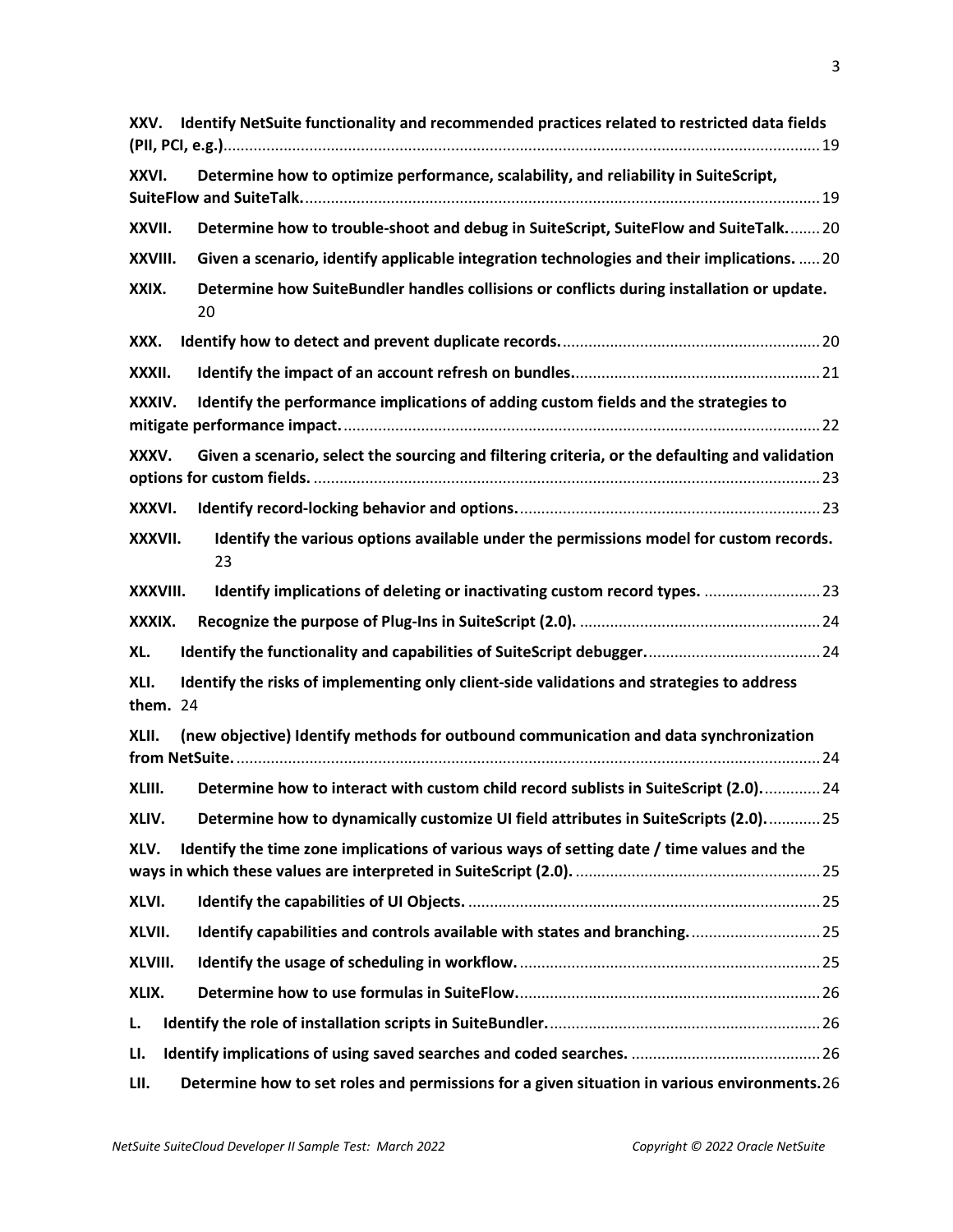| LIII. | Identify considerations when working with production and non-production environments |  |
|-------|--------------------------------------------------------------------------------------|--|
|       |                                                                                      |  |
| LIV.  |                                                                                      |  |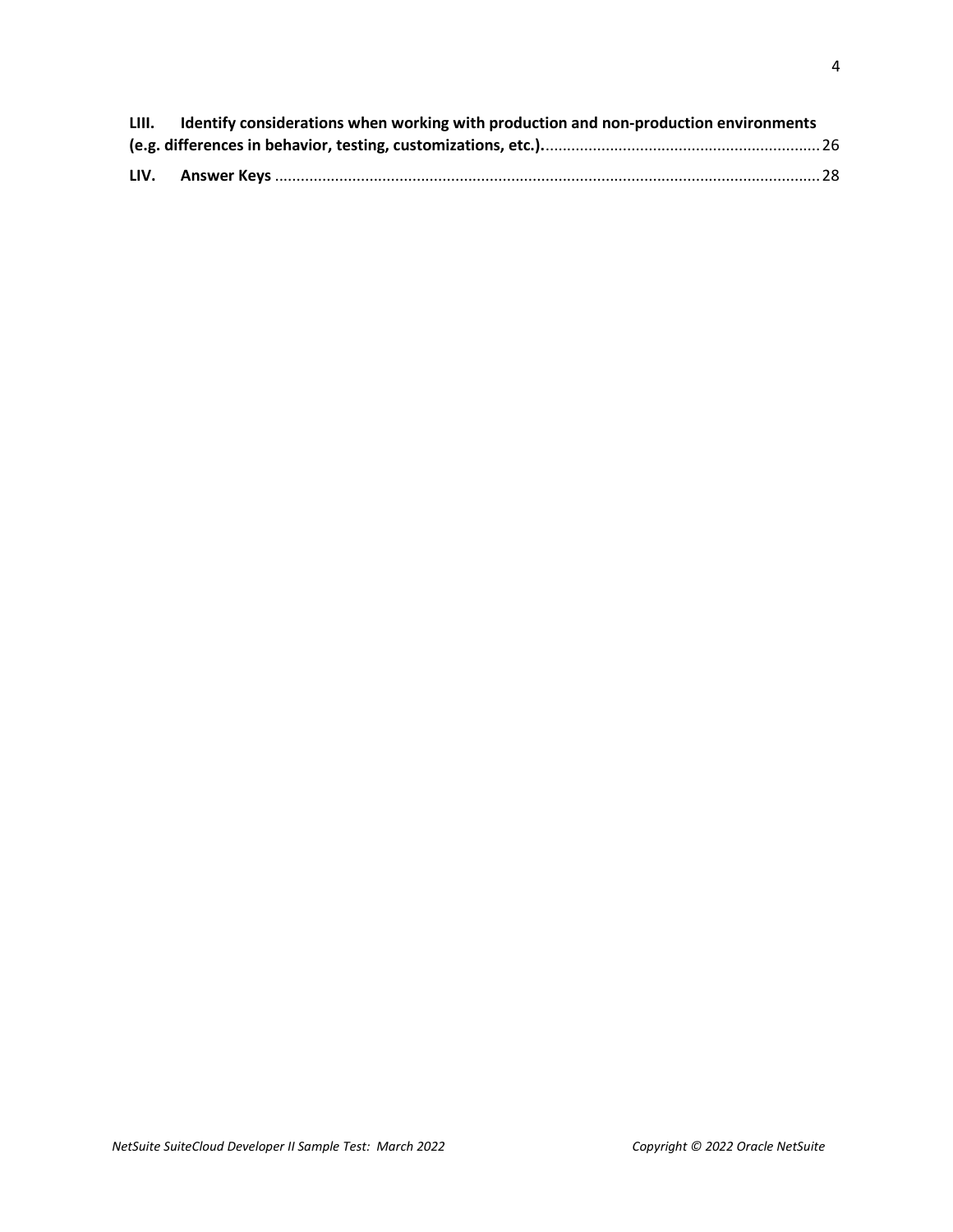## <span id="page-4-0"></span>About this Sample Test

None of these questions are on the SuiteCloud Developer II Exam. Most of these questions were written by the same authors who wrote the actual exams. We have tried to write them to a similar level of difficulty as the actual exam questions, but do not guarantee this.

This sample test is provided to give you an idea of the format of questions that might be asked on the exam. However, the sample test does not provide comprehensive coverage of all topics on the test. All material listed in the SuiteCloud Developer II Study Guide may be tested.

Being able to answer all the below questions correctly does not guarantee that you will pass the SuiteCloud Developer II Exam.

We do not publish our passing score.

The number of sample questions per test objective does not reflect the actual weighting of the exam. Any objective may have more, or fewer, questions than are presented here. All objectives have at least one sample question included here.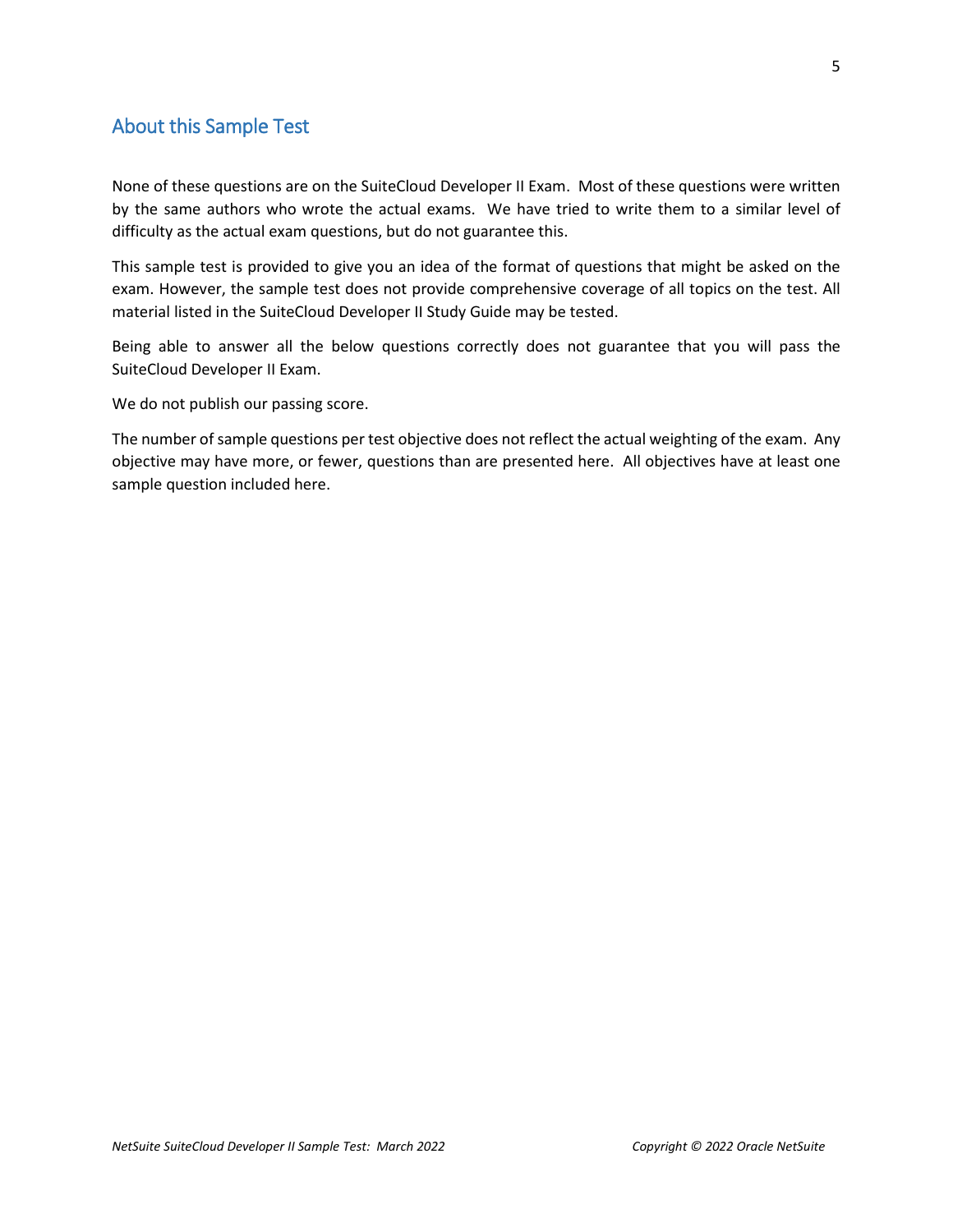# <span id="page-5-0"></span>Subject Areas Covered by the Test:

These are the broad subject areas covered on the Exam:

- SuiteScript (2.0)
- SuiteAnalytics
- SuiteFlow
- SuiteTalk
- SuiteBundler
- SuiteBuilder
- Design Fundamentals

Below is each subject area broken out into more detail:

| <b>Topic</b>           | Objective                                                                                                                                                                                                                                                                                                                                                                                                                        |  |  |  |
|------------------------|----------------------------------------------------------------------------------------------------------------------------------------------------------------------------------------------------------------------------------------------------------------------------------------------------------------------------------------------------------------------------------------------------------------------------------|--|--|--|
| <b>SuiteScript 2.0</b> | Select the SuiteScript (2.0) code snippet that implements a described business<br>process.<br>Recognize the purpose of Plug-Ins in SuiteScript (2.0).                                                                                                                                                                                                                                                                            |  |  |  |
|                        | Identify the functionality and capabilities of SuiteScript debugger<br>Given a scenario, identify the proper pattern to invoke a scheduled script to support a<br>long-running process.<br>Calculate the governance of a script<br>Identify implications of deploying multiple User Event scripts against a single record,<br>order of execution, and how user events interact with other records in SuiteCloud<br>technologies. |  |  |  |
|                        | Identify the risks of implementing only client-side validations and strategies to<br>address them.<br>Identify how to dynamically scale a scheduled script utilization to match available                                                                                                                                                                                                                                        |  |  |  |
|                        | queues in account.<br>Recognize script deployment configuration across script types.<br>Determine which variables would be good candidates to use as a company<br>preference, user preference, or Script Deployment Parameter.                                                                                                                                                                                                   |  |  |  |
|                        | Identify the impact of execution context on user event scripts.<br>(new objective) Identify methods for outbound communication and data<br>synchronization from NetSuite.                                                                                                                                                                                                                                                        |  |  |  |
|                        | Determine how to interact with custom child record sublists in SuiteScript (2.0).<br>Determine how to dynamically customize UI field attributes in SuiteScripts (2.0).<br>Identify the time zone implications of various ways of setting date / time values and<br>the ways in which these values are interpreted in SuiteScript (2.0)                                                                                           |  |  |  |
|                        | (new objective) Determine the use of SuiteCloud Processors<br>(new objective) Identify the functionality and best practices when using the<br>Map/Reduce script type<br>Identify the capabilities of UI Objects.                                                                                                                                                                                                                 |  |  |  |
|                        |                                                                                                                                                                                                                                                                                                                                                                                                                                  |  |  |  |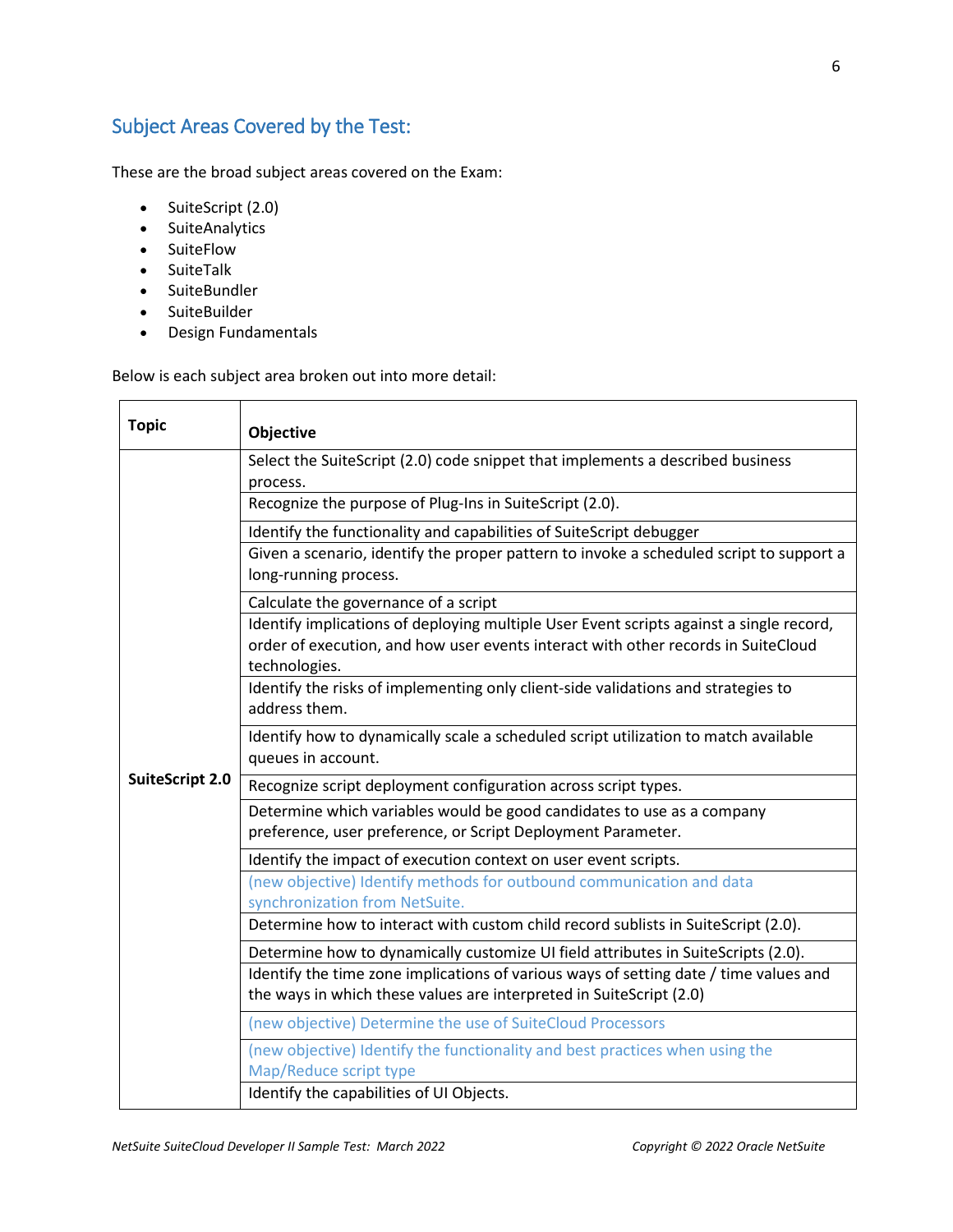|                                      | Identify how to configure standard actions and define custom actions.                                                                       |  |  |  |  |  |
|--------------------------------------|---------------------------------------------------------------------------------------------------------------------------------------------|--|--|--|--|--|
|                                      | Identify how to control the User Interface throughout the workflow lifecycle.                                                               |  |  |  |  |  |
|                                      | Describe the ways in which conditions and triggers can be configured to execute<br>actions and transitions.                                 |  |  |  |  |  |
| <b>SuiteFlow</b>                     | Identify capabilities and controls available with states and branching.                                                                     |  |  |  |  |  |
|                                      | Identify the functionality of record and workflow fields.                                                                                   |  |  |  |  |  |
|                                      | Compare capabilities of SuiteFlow and SuiteScript (2.0) and determine when to use<br>which technology.                                      |  |  |  |  |  |
|                                      | Identify the usage of scheduling in workflow.                                                                                               |  |  |  |  |  |
|                                      | Determine how to use formulas in SuiteFlow.                                                                                                 |  |  |  |  |  |
|                                      | Identify the SuiteTalk (Web Services) support, versioning, deprecation and General<br>Availability policy of endpoints.                     |  |  |  |  |  |
|                                      | Identify the process for upgrading SuiteTalk (Web Services) endpoints.                                                                      |  |  |  |  |  |
|                                      | Identify SuiteTalk (Web Services) authentication methods and benefits.                                                                      |  |  |  |  |  |
|                                      | Determine session policy for Web Services vs UI; and how sessions are managed for<br>the same user across multiple integrated applications. |  |  |  |  |  |
| <b>SuiteTalk</b>                     | Determine session and thread management techniques with a SuiteCloud Plus<br>license.                                                       |  |  |  |  |  |
|                                      | Identify how to develop Data Center-agnostic integrations.                                                                                  |  |  |  |  |  |
|                                      | Determine the appropriate search technique to use in SuiteTalk (Web Services).                                                              |  |  |  |  |  |
|                                      | Identify how asynchronous and synchronous Web Services APIs impact integration<br>design and implementation.                                |  |  |  |  |  |
|                                      | Identify how to build efficient data synchronization.                                                                                       |  |  |  |  |  |
|                                      | Determine the impact of form customization on records.                                                                                      |  |  |  |  |  |
|                                      | Identify the performance implications of adding custom fields and the strategies to<br>mitigate performance impact.                         |  |  |  |  |  |
|                                      | Given a scenario, select the sourcing and filtering criteria, or the defaulting and<br>validation options for custom fields.                |  |  |  |  |  |
| <b>SuiteBuilder</b>                  | Identify record-locking behavior and options.                                                                                               |  |  |  |  |  |
|                                      | Identify the various options available under the permissions model for custom<br>records.                                                   |  |  |  |  |  |
|                                      | Identify how configurations, settings, and preferences impact the behavior of a<br>NetSuite instance.                                       |  |  |  |  |  |
|                                      | Identify implications of deleting or inactivating custom record types.                                                                      |  |  |  |  |  |
|                                      | Identify implications of using saved searches and coded searches.                                                                           |  |  |  |  |  |
| <b>SuiteAnalytics</b>                | Identify implications of managing a large volume of search results.                                                                         |  |  |  |  |  |
|                                      | Identify implications of search techniques in SuiteTalk and SuiteScript (2.0).                                                              |  |  |  |  |  |
|                                      | Identify the role of installation scripts in SuiteBundler.                                                                                  |  |  |  |  |  |
| <b>Design</b><br><b>Fundamentals</b> | Determine how SuiteBundler handles collisions or conflicts during installation or<br>update.                                                |  |  |  |  |  |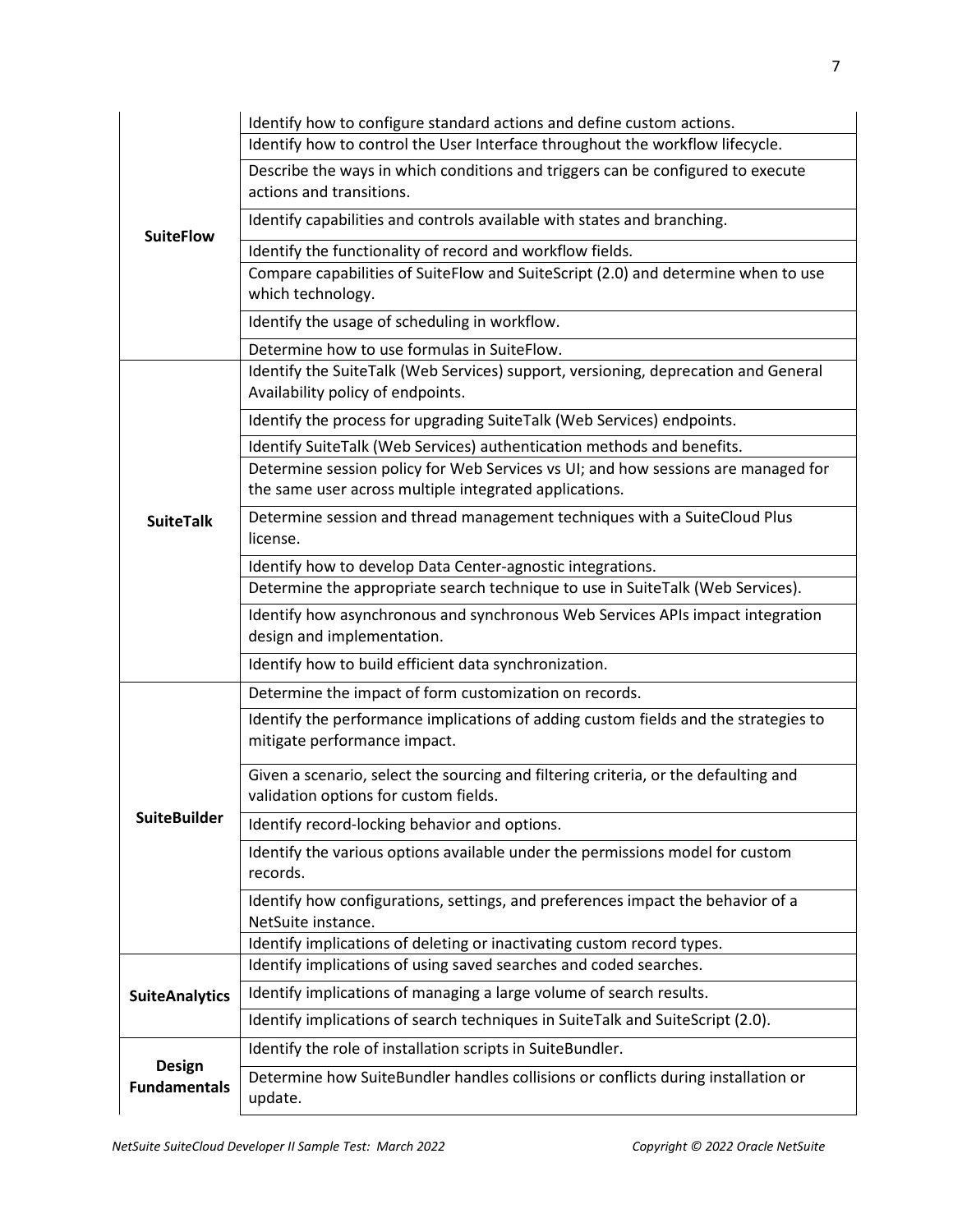| Identify the impact of an account refresh on bundles.                                                                                                 |
|-------------------------------------------------------------------------------------------------------------------------------------------------------|
| Determine how to set roles and permissions for a given situation in various<br>environments.                                                          |
| Identify strategies for and implications of role management and authentication when<br>integrating with external systems.                             |
| Identify NetSuite functionality and recommended practices related to restricted data<br>fields (PII, PCI, e.g.).                                      |
| Determine how to optimize performance, scalability, and reliability in SuiteScript<br>(2.0), SuiteFlow and SuiteTalk.                                 |
| Determine how to trouble-shoot and debug in SuiteScript (2.0), SuiteFlow and<br>SuiteTalk.                                                            |
| Identify considerations when working with production and non-production<br>environments (e.g. differences in behavior, testing, customizations, etc.) |
| Given a scenario, identify applicable integration technologies and their implications.                                                                |
| Identify how to detect and prevent duplicate records.                                                                                                 |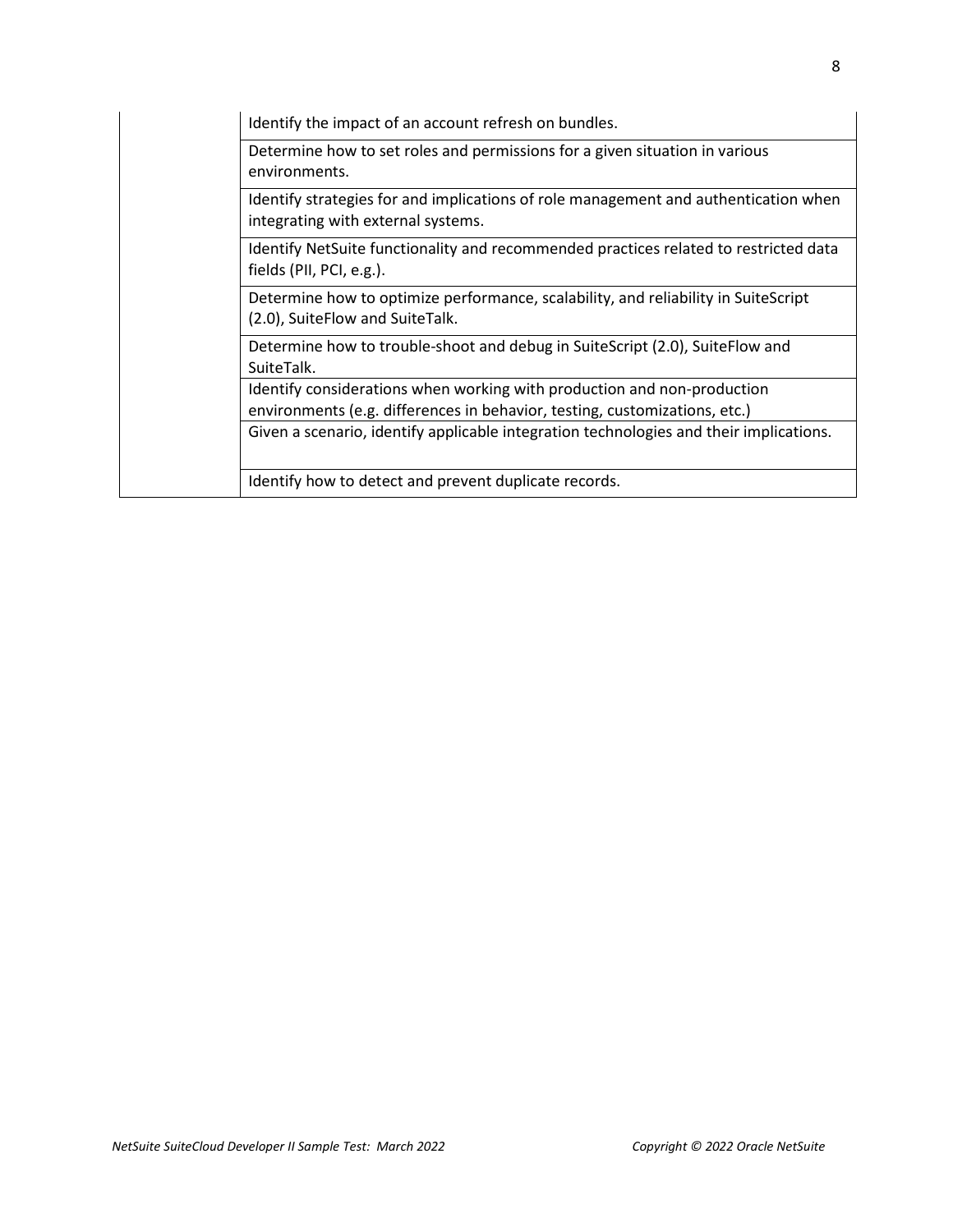#### <span id="page-8-0"></span>I. Select the SuiteScript 2.0 code snippet that implements a described business process.

1. A "Media Value" custom field within a Sales Order record is needed to show the customer the retail price of a service while the standard NetSuite fields show their discounted price. The amount for this field will be the item's base price multiplied by the line quantity.

Which code will address this process?

A.

}

B.

function validateLine(scriptContext) { if (scriptContext.sublistId == 'item') { var salesOrder = scriptContext.currentRecord; var basePrice = getItemBasePrice(); var qty = salesOrder.getCurrentSublistValue({ sublistId: 'item', fieldId : 'quantity', }); salesOrder.setCurrentSublistValue({ sublistId: 'item', fieldId : 'custcol\_media\_value', value : qty \* basePrice  $\begin{matrix} \end{matrix} \begin{matrix} \end{matrix} ;$  } return true; function validateLine(scriptContext) { if (scriptContext.sublistId == 'item') { var salesOrder = scriptContext.currentRecord; var basePrice = salesOrder.getCurrentSublistValue({ sublistId: 'item', fieldId : 'rate', }); var qty = salesOrder.getCurrentSublistValue({ sublistId: 'item', fieldId : 'quantity', }); salesOrder.setCurrentSublistValue({ sublistId: 'item', fieldId : 'custcol\_media\_value', value : qty \* basePrice }); } return true;

}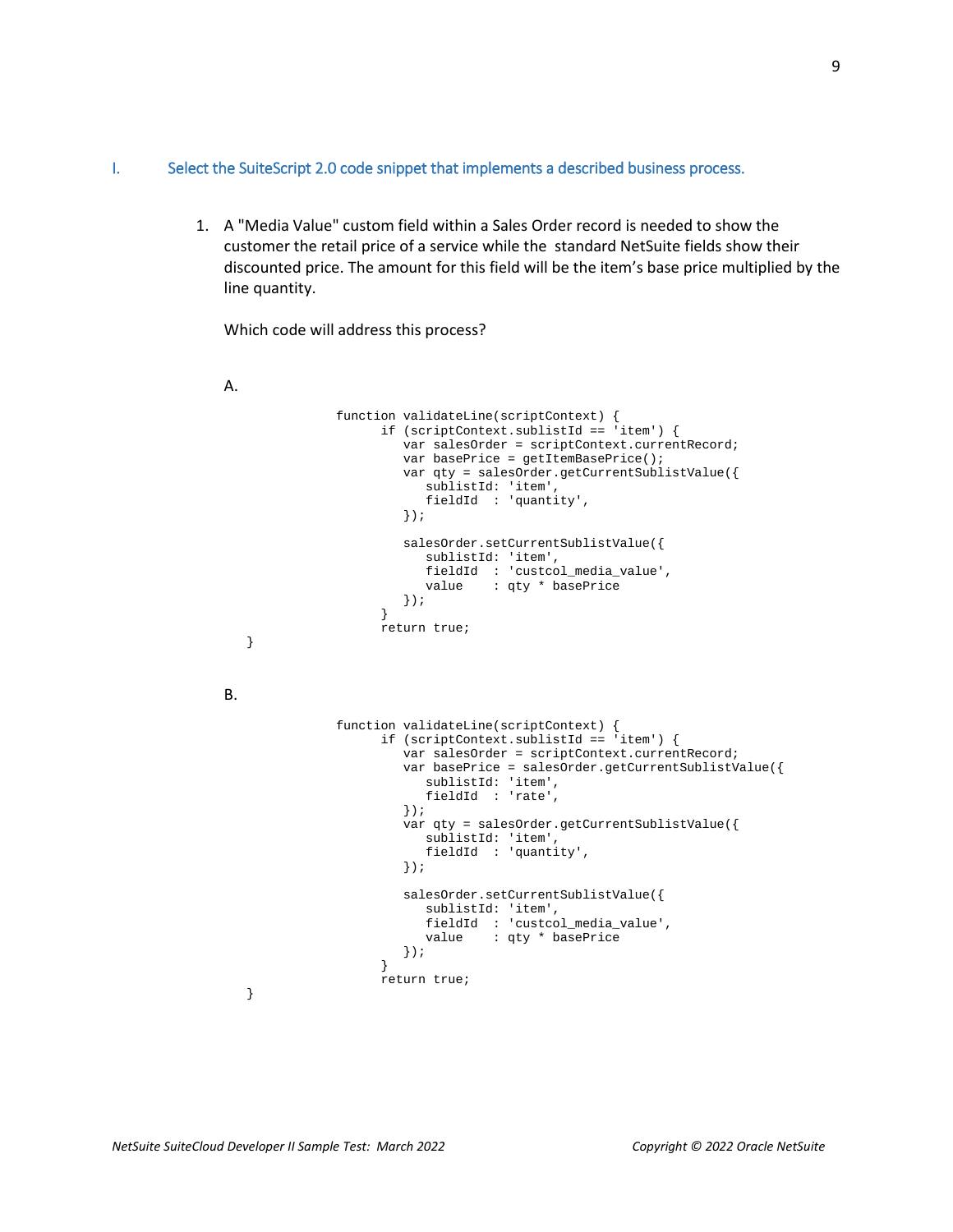C.

```
function validateLine(scriptContext) {
                        if (scriptContext.sublistId == 'item') {
                  var salesOrder = scriptContext.currentRecord;
                  var basePrice = salesOrder.getCurrentSublistValue({
                              sublistId: 'item',
                              fieldId : 'amount',
                           });
                           var qty = salesOrder.getCurrentSublistValue({
                              sublistId: 'item',
                              fieldId : 'quantity',
                           });
                           salesOrder.setCurrentSublistValue({
                              sublistId: 'item',
                             fieldId : 'custcol_media_value',<br>value : qtv * basePrice
                                       : qty * basePrice
                       \begin{matrix} \cdot & \cdot \\ \cdot & \cdot \end{matrix} }
                        return true;
    }
D.
                function validateLine(scriptContext) {
                        if (scriptContext.sublistId == 'item') {
                           var salesOrder = scriptContext.currentRecord;
                           var basePrice = // insert a valid process to get the base 
                price
                           var qty = salesOrder.getCurrentSublistValue({
                              sublistId: 'item',
                              fieldId : 'quantity',
                           });
                           salesOrder.setCurrentSublistValue({
                              sublistId: 'item',
                              fieldId : 'rate',
                              value : qty * basePrice
                           });
                        }
                        return true;
    }
```
<span id="page-9-0"></span>II. Determine which variables would be good candidates to use as a company preference, user preference, or Script Deployment Parameter.

- 2. Assuming that you have multiple script deployments for a given scheduled script definition with script parameters, identify capabilities of using script parameters.
	- A. Provides the ability to change script behavior based on the script deployment
	- B. Allows passing of NetSuite objects without the use of JSON.stringify()
	- C. Allows override of parameter values when using N/task module.
	- D. Allows definition of audience based on script deployment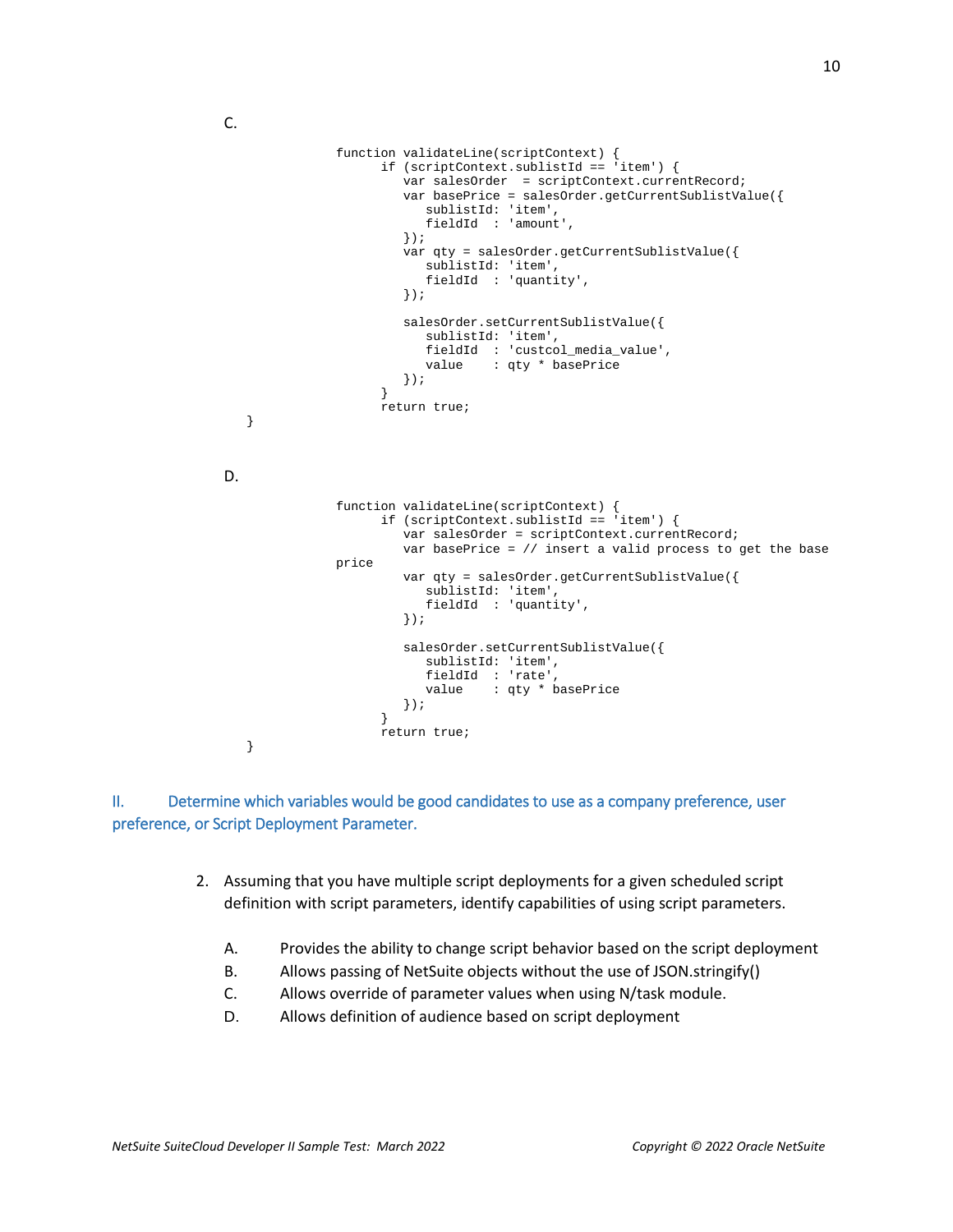#### <span id="page-10-0"></span>**III.** Identify the impact of execution context on user event scripts

- 3. What is an expected behavior for user event scripts designed to execute on the "WEBSTORE" context?
	- A. CSV Import of web orders will execute scripts on the sales order record.
	- B. SuiteTalk integration for web orders will execute scripts on the sales order record.
	- C. Scripts on the sales order will execute for orders submitted through the web store only.
	- D. A sales rep creating a sales order thru the user interface will trigger the scripts if the order is for a web customer.

## <span id="page-10-1"></span>IV. Describe the ways in which conditions and triggers can be configured to execute actions and transitions.

4. Evaluate this screenshot of workflow initiation, states, actions, and transitions:



Actions on State 1. There are no actions in State 2.

| <b>Move To Top</b> |                 | Move To Bottom    |                      | <b>New Action</b> |  |
|--------------------|-----------------|-------------------|----------------------|-------------------|--|
|                    | <b>NAME</b>     | <b>PARAMETERS</b> |                      | <b>TRIGGER ON</b> |  |
| B                  | Set Field Value | Memo=A            | Entry                |                   |  |
| Ξ                  | Set Field Value | $Memo = B$        | Exit                 |                   |  |
| ã                  | Set Field Value | $Memo=C$          | Before Record Submit |                   |  |
| Ξ                  | Set Field Value | $Memo = D$        | After Record Submit  |                   |  |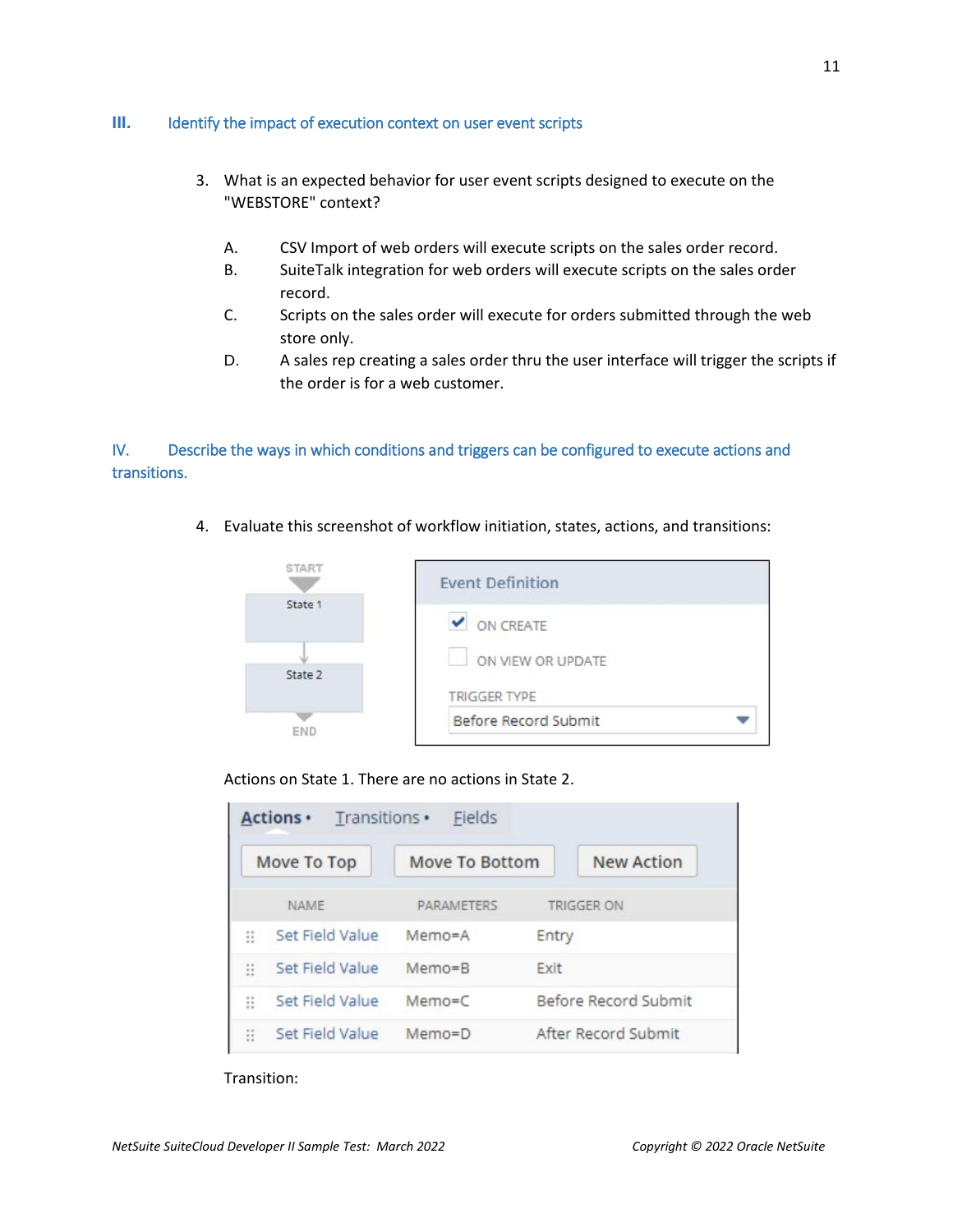| Move To Top |                    | <b>Move To Bottom</b> | <b>New Transition</b>        |     |
|-------------|--------------------|-----------------------|------------------------------|-----|
| <b>EDIT</b> | TΟ<br><b>STATE</b> | <b>TRANSITION ON</b>  | <b>EVENT</b><br><b>TYPES</b> | COM |
| Edit<br>Ħ   | State 2            | Before Record<br>Load |                              |     |

What is the final value of Memo after the end user clicks Save on a new record?

A. A B. B  $C.$   $C.$ D. D

#### <span id="page-11-0"></span>V. Identify implications of search techniques in SuiteTalk and SuiteScript.

- 5. What is the most reliable way to find all records with a given email address?
	- A. search.global() with the email address as the keyword
	- B. search.create() on the entity record using the email filter
	- C. search.load() on the entity record using the email filter
	- D. search.global() on customer, contact, and employee records using the email filter

#### <span id="page-11-1"></span>VI. Determine the use of SuiteCloud Processors

- 6. Which statement is true about SuiteCloud Processors?
	- A. A SuiteCloud Processor can only be used with SuiteScript 2.0 scripts.
	- B. SuiteCloud Processors replace the use of script queues in scheduled jobs, like those of scheduled scripts.
	- C. The scheduler for SuiteCloud Processors provide load-balancing by automatically determining the order in which jobs start to process.
	- D. SuiteCloud Processors is the next iteration of the SuiteCloud Plus upgrade making the upgrade unnecessary.
	- E. SuiteCloud Processors increase the performance of an individual unit of work.

#### <span id="page-11-2"></span>VII. Identify the functionality and best practices when using the Map/Reduce script type

7. How many soft limit usage units does each map/reduce job have?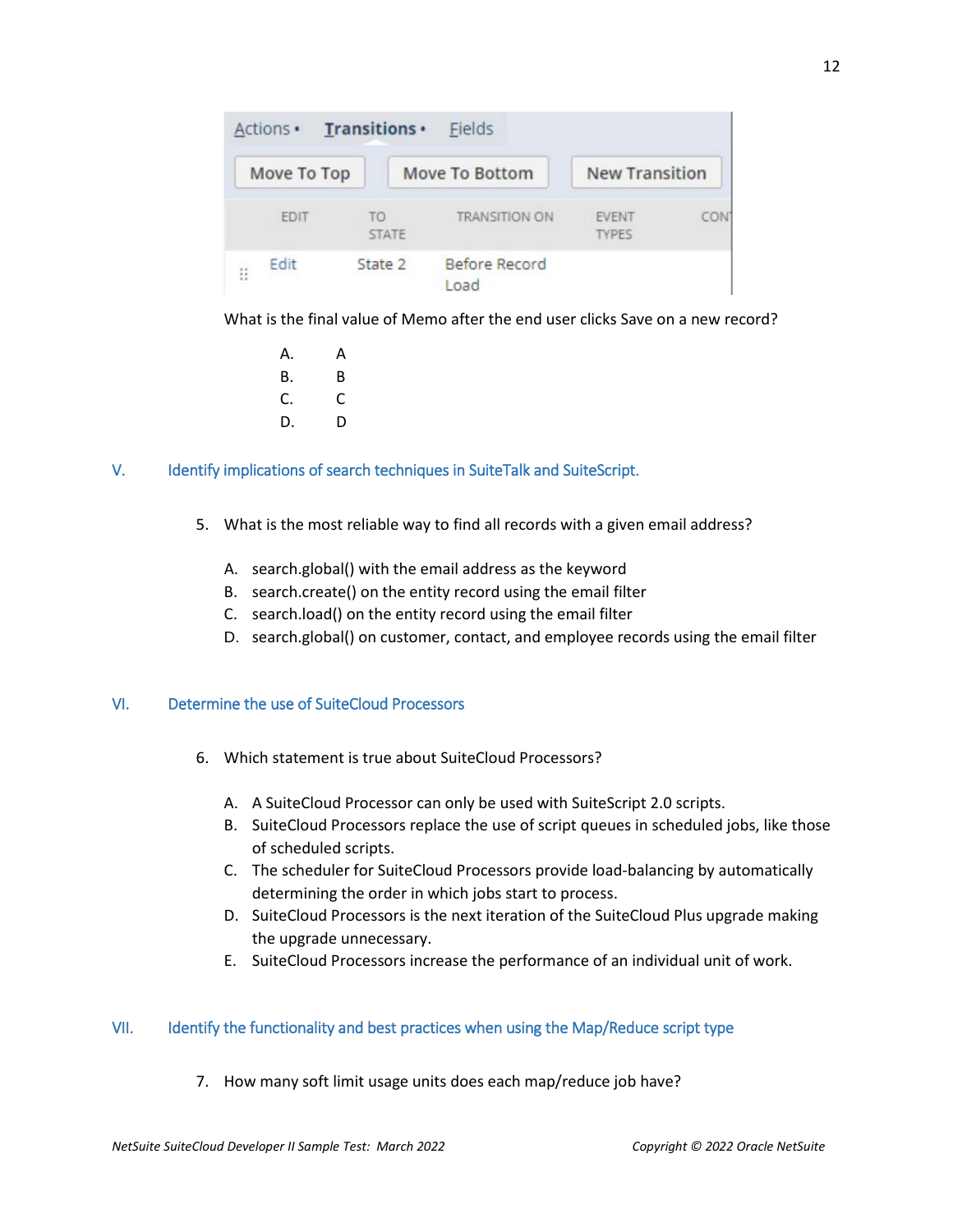- A. 1,000
- B. 5,000
- C. 10,000
- D. 20,000
- E. No governance limits

#### <span id="page-12-0"></span>**VIII.** Calculate the governance of a script

8. Given the following scheduled script (10,000 usage unit limit):

```
 function updateSalesOrders() { 
    var soSearch = search.load({id : 'customsearch_orders_to_update'});
     var results = soSearch.run().getRange({ 
       start : 0, 
        end : 1000 
     }); 
     record.submitFields({ 
        type : record.Type.SALES_ORDER, 
        id : results[0].getValue({name : 'internalid'}), 
        values : {custbody_approved : true} 
     }); 
    var script = runtime.getCurrentScript();
     var usageRemaining = script.getRemainingUsage(); 
  }
```
API usage unit:

```
o seach.load() - 5 units 
o Search.run().getRange() - 10 units 
o record.submitFields() - 10 units on transactions; 5 units on non-
   transactions
```
What is the value of "usageRemaining" after a single execution of the script?

- A. 9,955
- B. 9,975
- C. 9,980
- D. 10,000

<span id="page-12-1"></span>IX. Identify implications of deploying multiple User Event scripts against single record, order of execution, how user events interact with other records.

> 9. Assuming the scripts below are the only user event scripts deployed to the 'Employee' and 'customrecord\_reward' records.

Script #1. User Event Script with After Submit function deployed to the Employee record

```
function afterSubmit(scriptContext) {
      var reward = record.create({
         type : 'customrecord_reward',
         isDynamic : true
      });
      reward.setValue({
         fieldId : 'custrecord_myrecordfield1',
```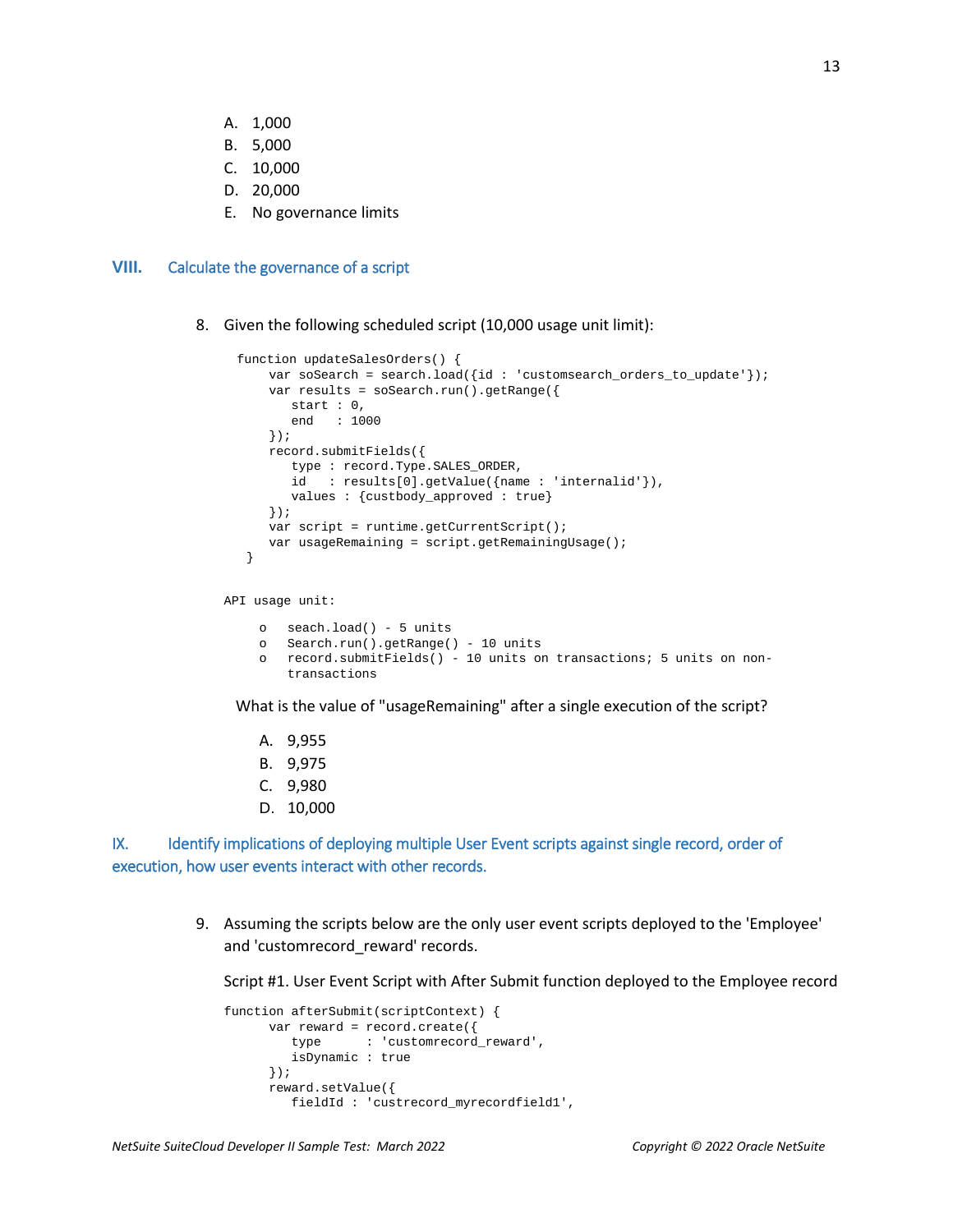```
 value : 'my value1'
   });
  var recordId = reward.save(\{ignoreMandatoryFields : true\});
 }
```
Script #2. User Event Script with Before Load, Before Submit and After Submit functions deployed to the 'customrecord\_reward' record

```
function beforeLoad() {
      log.debug({title : 'Before Load Function'});
 }
   function beforeSubmit() {
      log.debug({title : 'Before Submit Function'});
 }
   function afterSubmit() {
      log.debug({title : 'After Submit Function'});
    }
```
When the After Submit function on the employee record is triggered, how many times will the log.debug() statement be executed?

- A. 0 B. 1 C. 2 D. 3
- <span id="page-13-0"></span>X. Identify how to configure standard actions and define custom actions.

10. Which action can be used to create an estimate transaction from a customer workflow?

- A. Use the Create Record action and select estimate.
- B. Use a custom action using SuiteScript to create an estimate.
- C. Use the Go To Record action and go to a new estimate record.
- D. Use the Transform Record action and transform to an estimate.

#### <span id="page-13-1"></span>XI. Identify how to control the User Interface throughout the workflow lifecycle.

11. A particular workflow has three states:

State A > State B > State C > (exit workflow)

The Lock Record action is triggered in State B.

Which statement describes how this action will affect the record?

- A. The record will remain locked while in State B, and will be unlocked upon entering State C.
- B. The record will remain locked while in State B and State C, and will stay locked after it exits the workflow.
- C. The record will remain locked while in State B and State C, and will be unlocked when the record exits the workflow.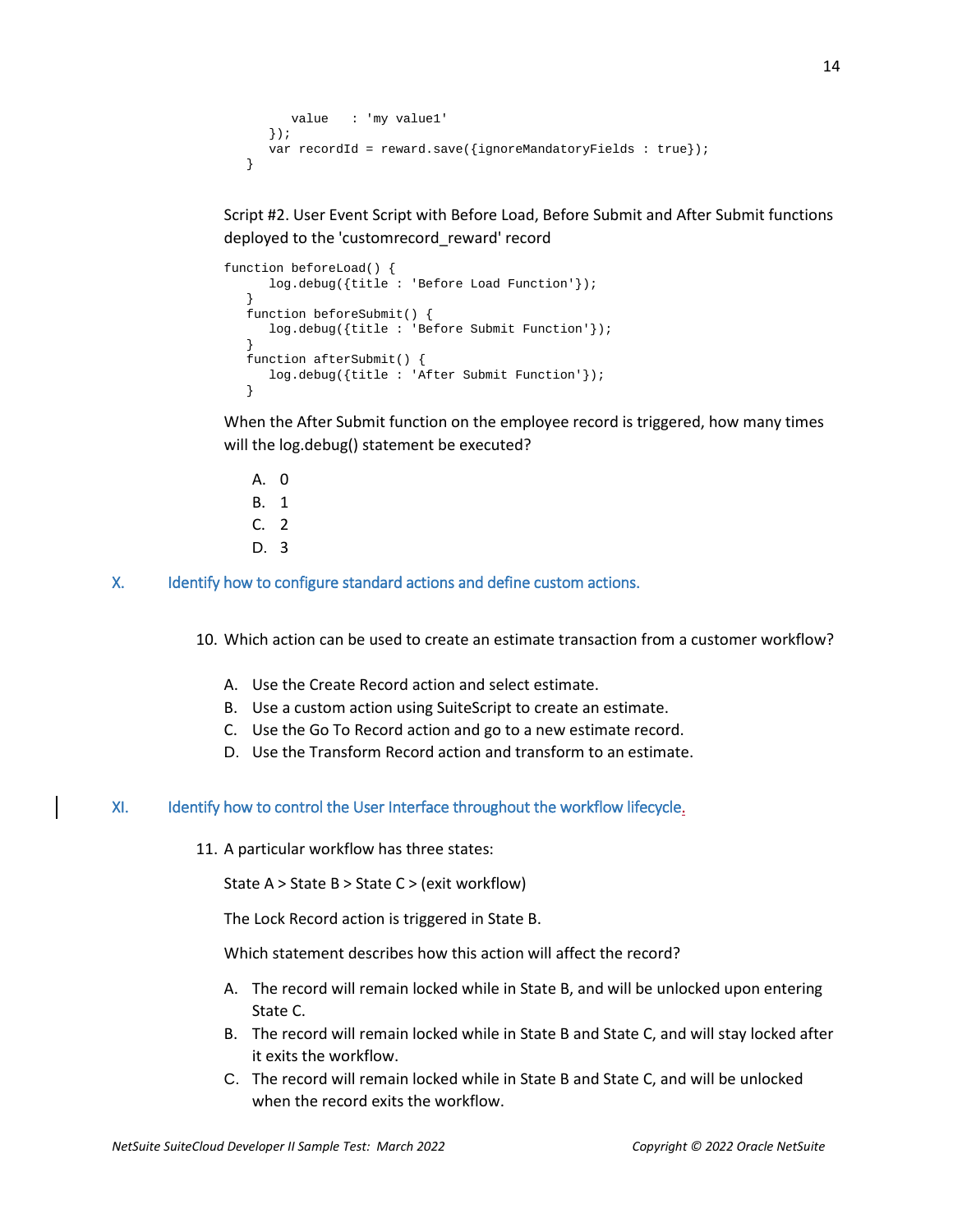#### <span id="page-14-0"></span>XII. Identify the functionality of record and workflow fields.

- 12. What type of field can hold data and is accessible throughout a workflow, regardless of the state?
	- A. create a state custom field and check store value
	- B. create a state custom field and uncheck store value
	- C. create a workflow custom field and select store value
	- D. create a workflow custom field and unselect store value

#### <span id="page-14-1"></span>XIII. Compare capabilities of SuiteFlow and SuiteScript and determine when to use which technology.

13. An end user clicks Save to create a sales order. The system displays a new sales order form with default values for Customer, Memo, and Location from the sales order just saved.

Which option allows this automation to be implemented without requiring additional actions or functions?

- A. SuiteFlow Go To Page action
- B. SuiteFlow Go To Record action
- C. SuiteScript http.get() function
- D. SuiteScript url.resolveRecord() function
- E. SuiteScript redirect.toRecord() function

## <span id="page-14-2"></span>XIV. Identify the SuiteTalk (Web Services) support, versioning, deprecation and General Availability policy of endpoints.

14. What process must be followed to upgrade to the newest WSDL version?

- A. Jump to, test and upgrade to the desired version
- B. Sequentially test and upgrade all WSDL versions between current one being used and newest version
- C. Sequentially test and upgrade the " $1$ " (i.e. v2013 $1_x$ ) versions between current one being used and newest version
- D. Sequentially test and upgrade the "\_2" (i.e. v2013\_2\_x) versions between current one being used and newest version

#### <span id="page-14-3"></span>XV. Identify the impact of scripts and workflows on integrations.

15. An e-commerce (SuiteTalk) integration is not properly submitting new Sales Orders to a NetSuite account. Each add request of Sales Order is returning this response: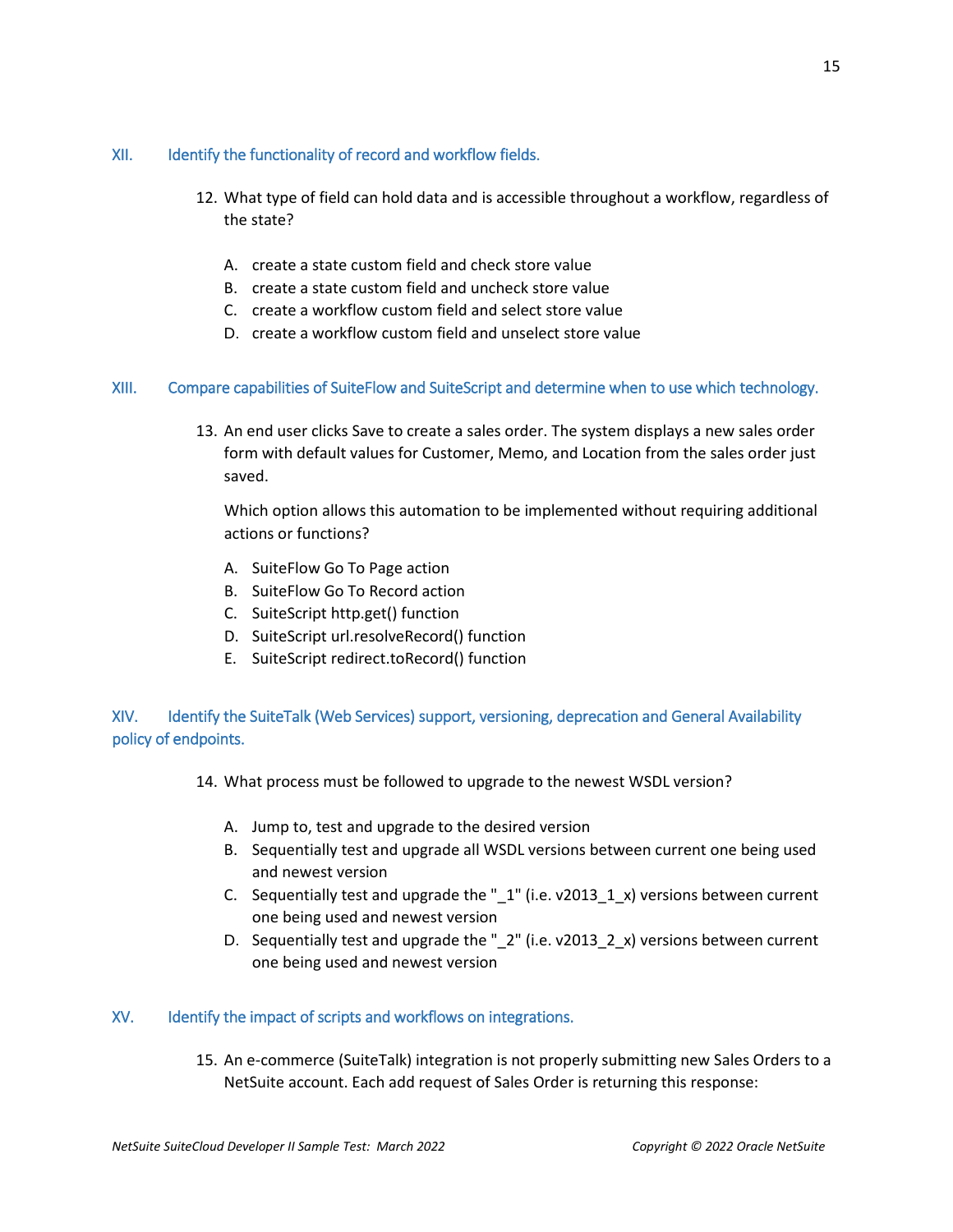```
<soapenv:Body>
<addResponse xmlns="urn:messages 2014 1.platform.webservices.netsuite.com">
       <writeResponse>
             <platformCore:status isSuccess="false" xmlns:platformCore="um:core_2014_1.platform.webservices.netsuite.com">
              <platformCore:statusDetail type="ERROR">
                     <platformCore:code>USER_ERROR</platformCore:code>
                     <platformCore:message>Your search request has timed out. You may need to refine your search or combine the results of
multiple searches to obtain the desired result.</platformCore:message>
              </platformCore:statusDetail>
             </platformCore.status>
       </writeResponse>
</addResponse>
</soapenv.Body>
```
What should be done to prevent the error?

- A. Lower the search Page Size on the Web Services Preferences.
- B. Set the bodyFieldsOnly search preference to true on each request.
- C. Fix the search that is timing out on the user event script deployed to Sales Order.
- D. Change the search that is being used to initiate a scheduled workflow on Sales Order.
- E. Set the application time out to a number higher than 180000 milliseconds (180 seconds).

#### <span id="page-15-0"></span>XVI. Identify the process for upgrading SuiteTalk (Web Services) endpoints.

- 16. Which three conditions will require parts of an integration to be re-coded when the NetSuite WSDL is updated to the newest version?
	- A. The data type for a field has changed
	- B. A fix to a defect was released in the latest version
	- C. A field that is referenced in an integration has been removed from NetSuite
	- D. A field that was required in the previous version is optional in the latest version
	- E. A field that was optional in previous versions of NetSuite becomes required in the latest version

## <span id="page-15-1"></span>XVII. Determine session policy for Web Services vs UI, and how sessions are managed for the same user across multiple integrated applications.

- 17. What happens to an Active UI Session when the same user is logged in using WebService Integrated application?
	- A. The Web Service Integrated application logs in simultaneously.
	- B. It sends notification to the UI session for another application login.
	- C. It kicks the UI session out because only one session is allowed per user.
	- D. NetSuite Security Algorithm locks down the account to avoid a possible user hack.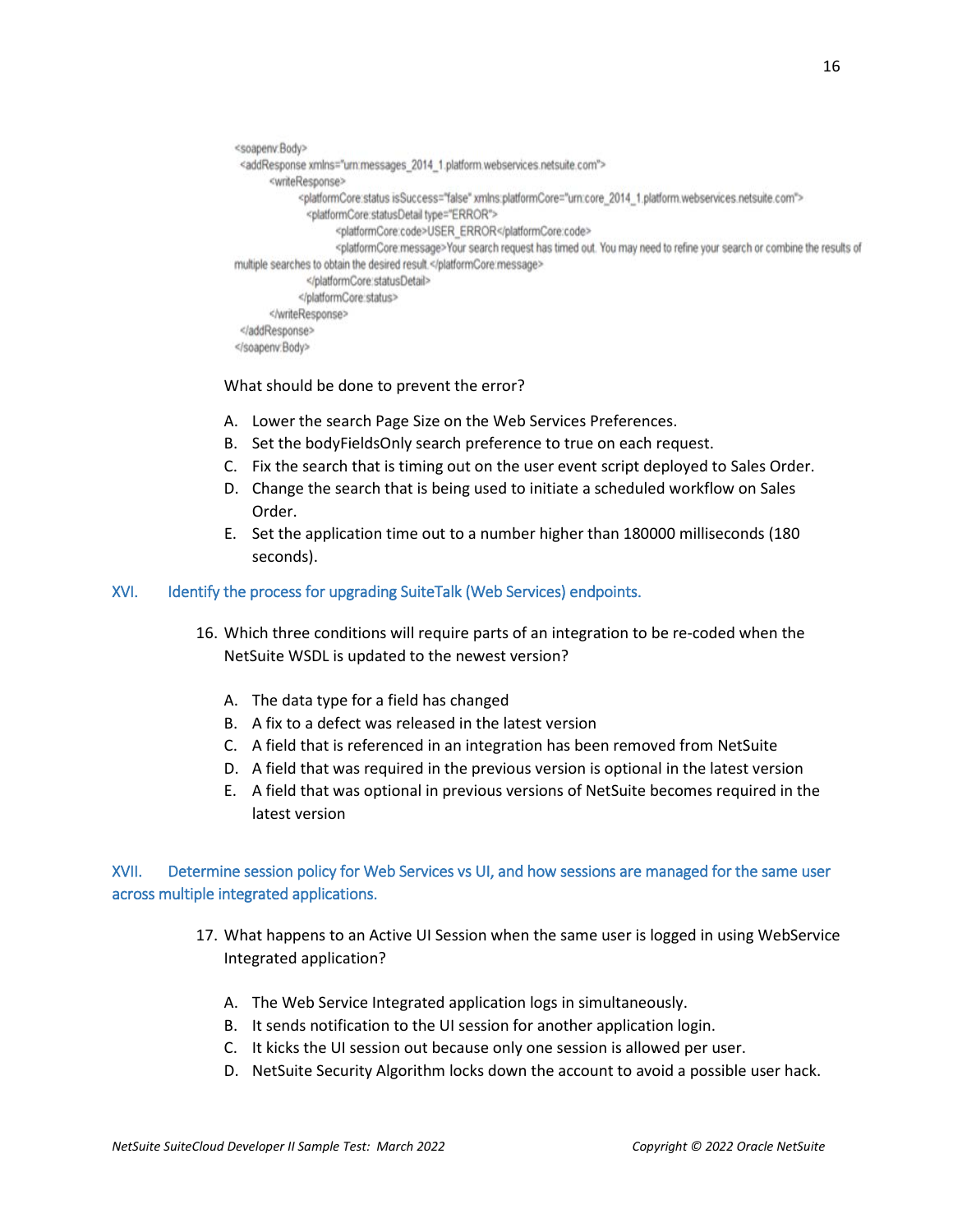#### <span id="page-16-0"></span>XVIII. Identify how to develop Data Center agnostic integrations.

- 18. What is the recommended procedure, using the latest web services endpoint, to successfully connect to any NetSuite account regardless of the data center location?
	- **A.** Include all NetSuite web services domains in SOAP requests.
	- B. Go to web services preferences page to retrieve the relevant domain.
	- C. Create a RESTlet that will return the data center where the account is located.
	- **D.** Include a getDataCenterUrls request in the integration code to dynamically discover the correct URL for web services access for each account.

#### <span id="page-16-1"></span>XIX. Determine the appropriate search technique to use in SuiteTalk (Web Services).

- 19. Which API in SuiteTalk can be used to programmatically look for the correct saved search reference?
	- A. getAll()
	- B. getList()
	- C. getSavedSearch()
	- D. getCustomizationId()

## <span id="page-16-2"></span>XX. Identify how asynchronous and synchronous Web Services APIs impact integration design and implementation.

- 20. Which three customization objects are supported by getCustomizationId?
	- A. Custom forms
	- B. Custom item fields
	- C. Transaction item options
	- D. Transaction column fields

#### XXI. Identify how to build efficient data synchronization*.*

21. Employee data from an external HRMS needs to be synchronized into NetSuite.

Which technique will result in the least amount of SuiteTalk API calls?

- A. Store the NetSuite employee records internal IDs in the external HRMS employee table.
- B. Store the external HRMS employee table's primary keys in the NetSuite employee record's external ID field.
- C. Store the external HRMS employee table's primary keys in a custom field on the NetSuite employee record.
- D. Build a custom record type as a mapping table between NetSuite employee records and the external HRMS employee table.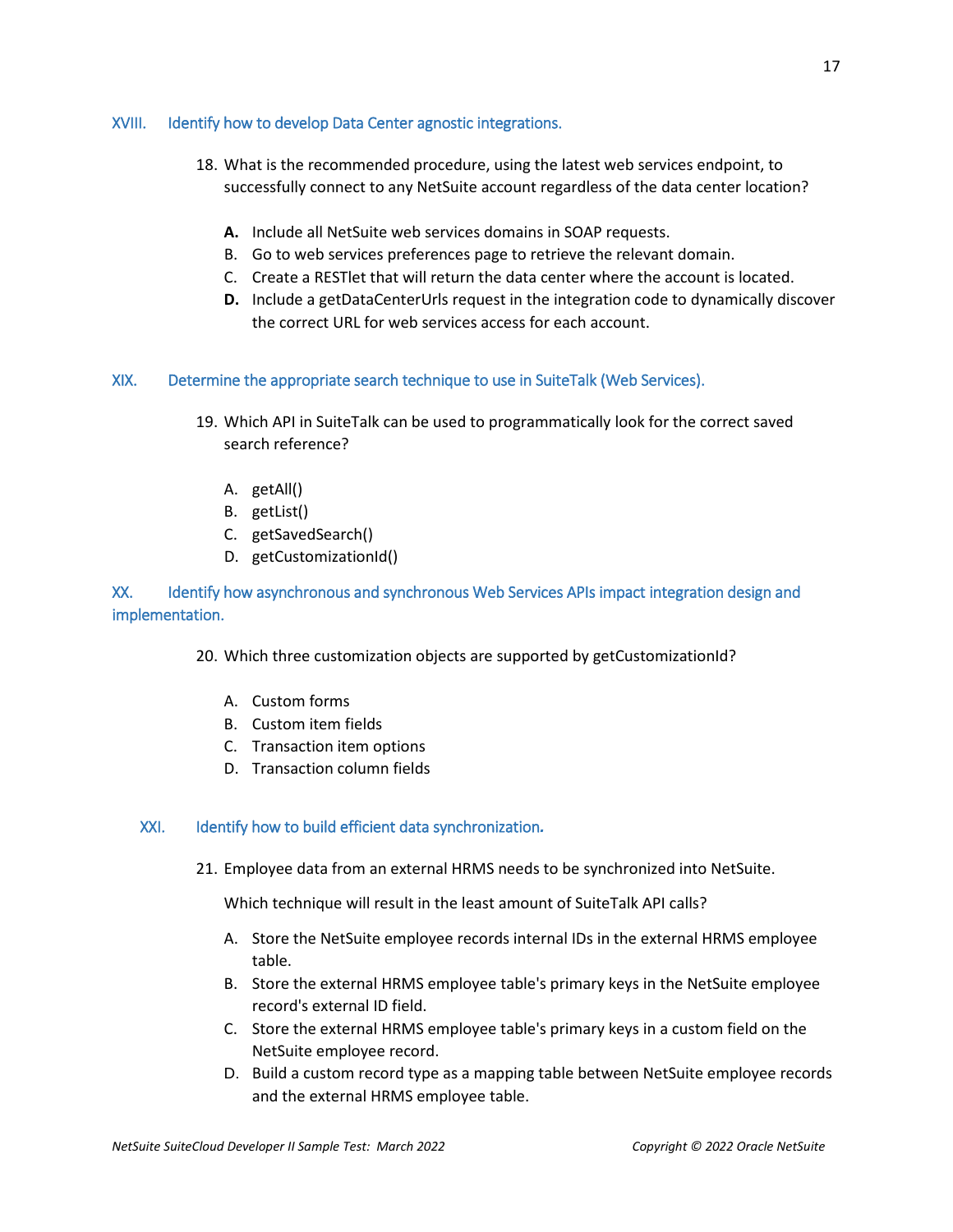#### <span id="page-17-0"></span>XXII. Identify implications of managing a large volume of search results.

#### 22. Given the following initial response for a search request:

```
<soapenv:Envelope>
  <soapenv:Header>
   <platformMsgs:documentInfo>
    <platformMsgs:nsld>WEBSERVICES_528736_07012008543995006307049233_d53ef4d2273b15</platformMsgs:nsld>
    </platformMsgs:documentInfo>
  </soapeny:Header>
  <soapenv:Body>
    <platformMsgs:searchResponse>
     <platformCore:searchResult>
     <platformCore:status isSuccess="true"/>
     <platformCore.totalRecords>678</platformCore.totalRecords>
     <platformCore:pageSize>500</platformCore:pageSize>
     <platformCore.totalPages>2</platformCore.totalPages>
     <platformCore:pageIndex>1</platformCore:pageIndex>
     <platformCore:searchId>WEBSERVICES_528736_07012008543995006307049233_d53ef4d2273b15
              </platformCore:searchid>
     <platformCore:recordList>
     </platformCore:recordList>
     </platformCore:searchResult>
    </searchMoreWithIdResponse>
  </soapenv:Body>
</soapenv.Envelope>
```
How many records will be returned by a subsequent searchMore operation if 25 records were deleted and 20 records were added prior to the searchMore request being submitted?

- A. 153 records as deleted records will not be returned and new records will be ignored.
- B. 173 records as the data returned is current such that if a change occurs in between the time of the original search operation and the searchMore operation, the updated data is returned.
- C. 178 records as the results returned in a searchMore operation reflect the records in the next segment as defined in the original search operation.
- D. 198 records as new records will be included in the response.

#### <span id="page-17-1"></span>XXIII. Identify implications of search techniques in SuiteTalk and SuiteScript.

- 23. What is the most efficient and reliable approach to implement ad-hoc logical OR operator between search filters during the script execution time using SuiteScript?
	- A. The OR logical operator is not supported by SuiteScript.
	- B. Use nlapiLoadSearch().setFilterxxx) followed by nlobjSearch.runSearch().
	- C. Use nlapiCreateSearch().setFilterxxx) followed by nlobjSearch.runSearch().
	- D. Use nlapiSearchRecord() calls to get all the data, put it in Array objects and filter them in memory.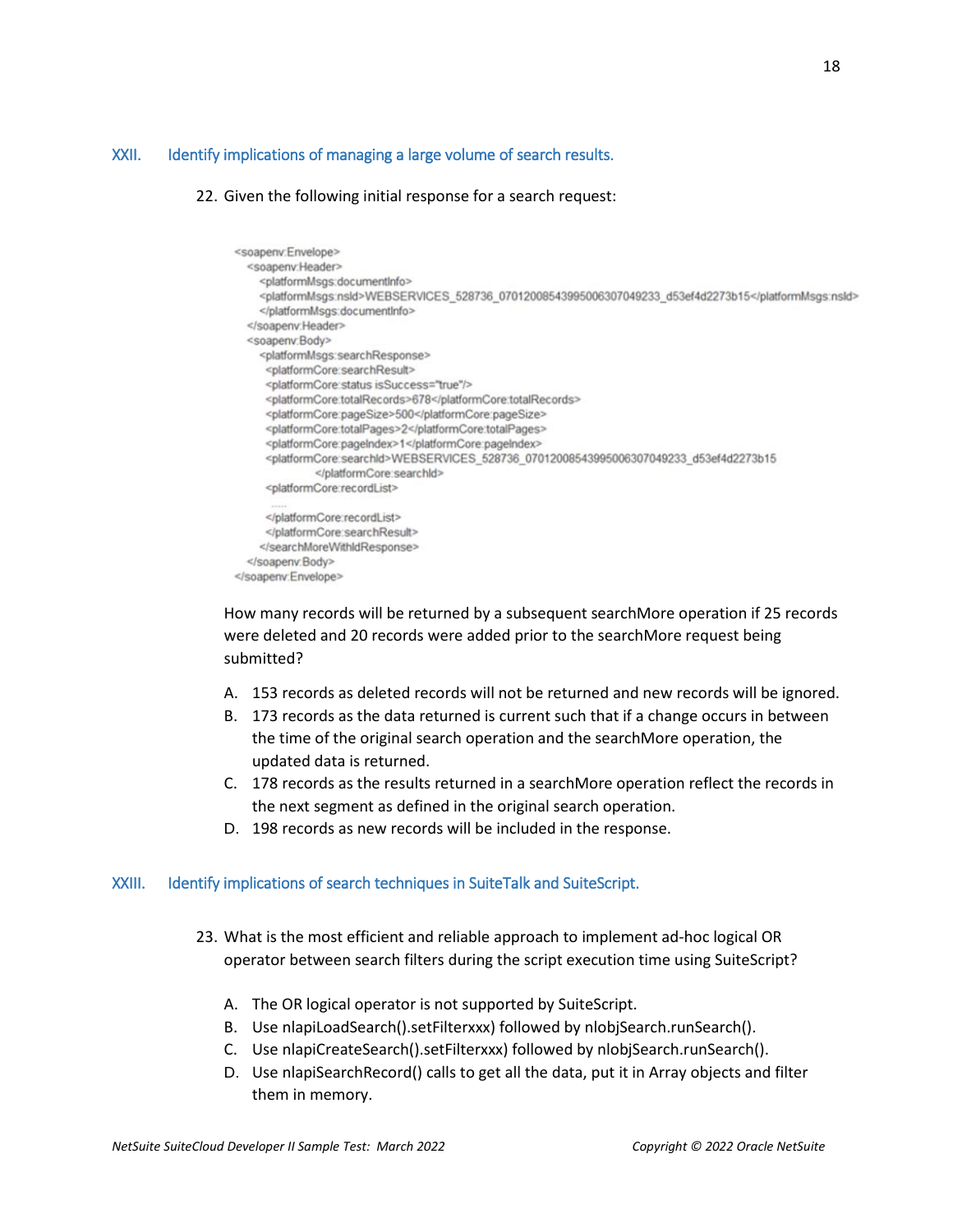## <span id="page-18-0"></span>XXIV. Identify strategies for and implications of role management and authentication when integrating with external systems.

24. The preferred method of building integrations that require the NetSuite application to access external systems is to use SuiteSignOn (outbound Single Sign-on).

What is an acceptable alternative for storing passwords for external systems in NetSuite?

- A. Use SAML Single Sign-on
- B. Use the addCredentialField() SuiteScript API
- C. Use the Form.addField() API with type = "password" together with the N/crypto module
- D. Use the Form.addField() API with type = ''password" but only store a hash of the password and not the password itself

<span id="page-18-1"></span>XXV. Identify NetSuite functionality and recommended practices related to restricted data fields (PII, PCI, e.g.)

25. Which standard data field is displayed as masked by default for the Administrator role?

- A. Password
- B. Credit Card Number
- C. Social Security Number
- D. Driver's License Number

<span id="page-18-2"></span>XXVI. Determine how to optimize performance, scalability, and reliability in SuiteScript, SuiteFlow and SuiteTalk.

- 26. Which scenario warrants the use of asynchronous web service operations?
	- A. The connection to NetSuite is expected to be slow or unstable
	- B. Processing transactions along with its related record
	- C. When the returning a large number of results
	- D. Long-running jobs, especially those exceeding the synchronous timeout limit of 15 minutes
- 27. What is the advantage of SuiteCloud Plus for SuiteTalk throughput capacity?
	- A. It speeds up integration response time.
	- B. It removes optimization algorithms for GUI requests.
	- C. It leverages dedicated hardware for processing integration requests.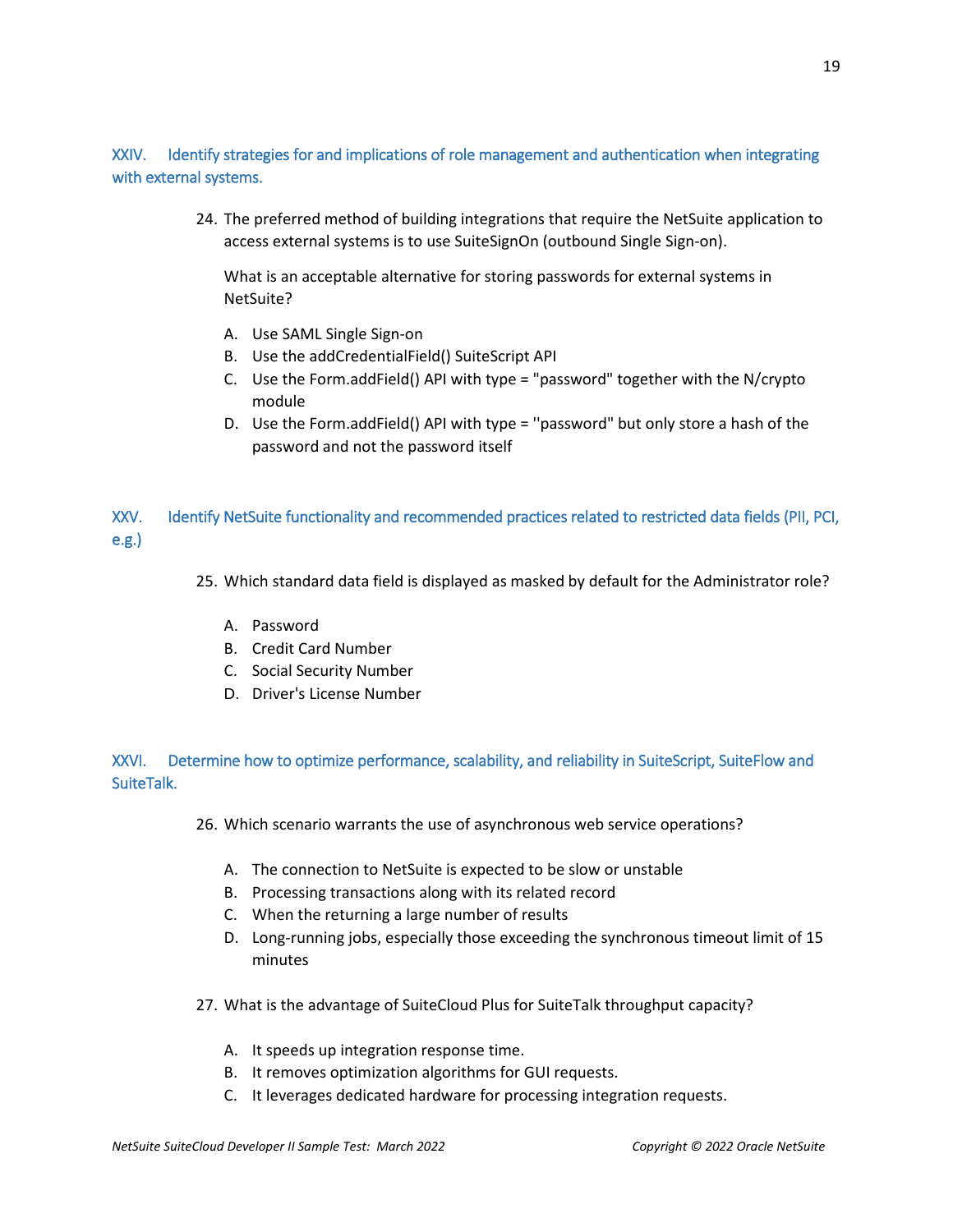D. It supports concurrent web services threads from a single named user.

#### <span id="page-19-0"></span>XXVII. Determine how to trouble-shoot and debug in SuiteScript, SuiteFlow and SuiteTalk.

- 28. Which is a requirement to debug an existing script in the NetSuite Script Debugger?
	- A. Set Log Level to Debug
	- B. Set script deployment status to Testing
	- C. Obtain a sandbox account
	- D. Insert "debugger" statement in the script

#### <span id="page-19-1"></span>XXVIII. Given a scenario, identify applicable integration technologies and their implications.

- 29. Which one of the following are key strengths that SuiteTalk web services offer as an integration interface?
	- A. Strictly defined data schema allows developers to focus on writing business logic
	- B. Native JSON support allows quick and easy integration development
	- C. Support for multiple secure authentication methods
	- D. Multi-threading support that broadens integrated application's I/O bandwidth
	- E. Can be easily deployed using SuiteBundler
	- F. Complete freedom to define the supported operations

#### <span id="page-19-2"></span>XXIX. Determine how SuiteBundler handles collisions or conflicts during installation or update.

- 30. How can object conflicts and object overrides be avoided?
	- A. Update Source account and lock all scripts into target account
	- B. Update Target account and lock all scripts into Source account
	- C. Update Target account object and let the bundle owner know what was modified
	- D. Update the object in Source and process the bundle update on the target account

#### <span id="page-19-3"></span>XXX. Identify how to detect and prevent duplicate records.

- 31. Which statements are true for NetSuite's duplicate detection feature?
	- A. Duplicates can be identified on the Lists > Mass Update > Entity Duplicate Resolution page.
	- B. Duplicates can be identified on a subtab of the Setup > Company > Duplicate Detection page.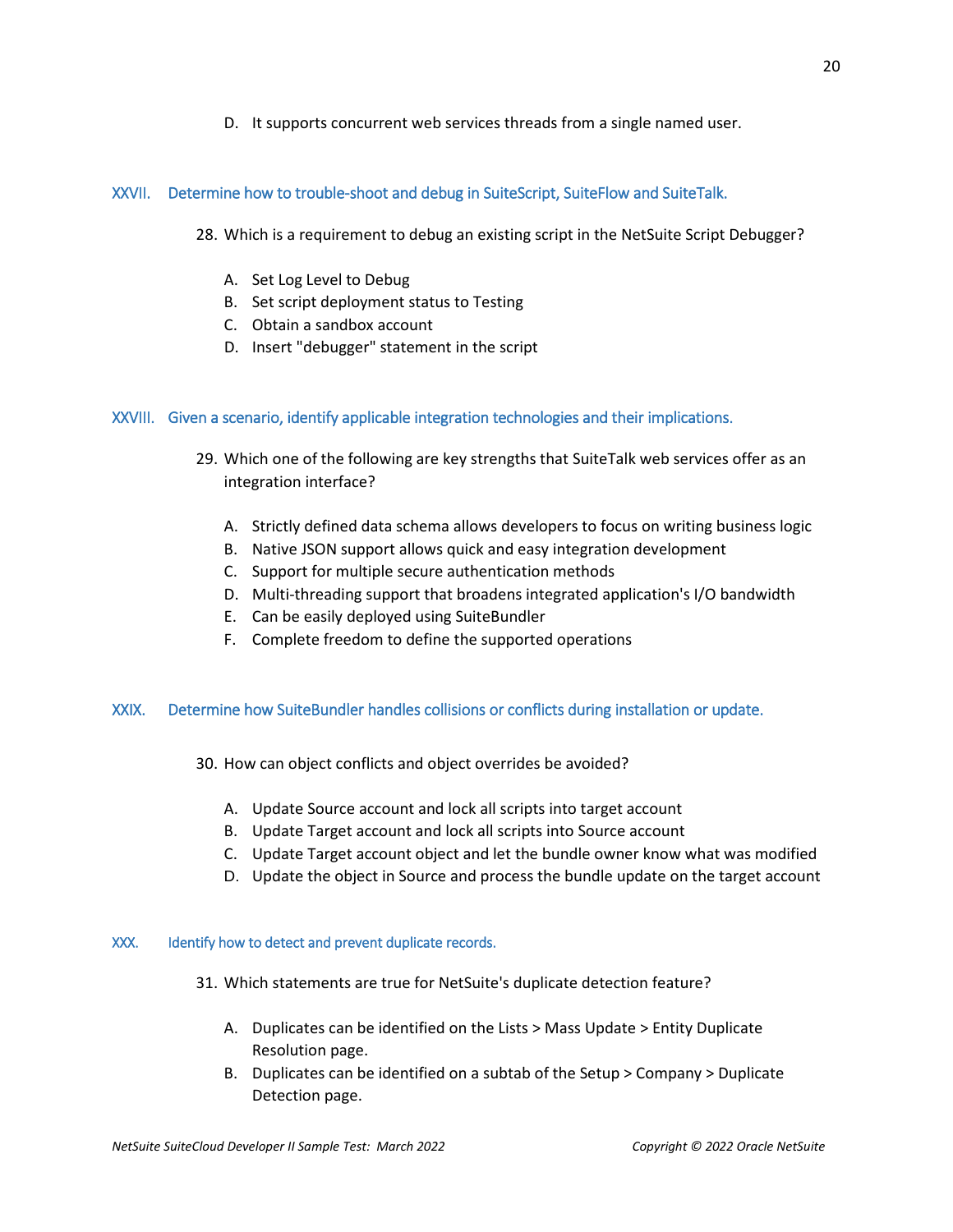- C. Duplicates are tagged when all fields configured in the Set Up Duplicate Detection page match.
- D. Duplicates are tagged when any one field configured in the Set Up Duplicate Detection page match.

## XXXI. Identify how configurations, settings, and preferences impact the behavior of a NetSuite instance*.*

32. Consider the code snippet below.

```
 var isMultiCurrencyOn = runtime.isFeatureInEffect({feature : 'MULTICURRENCY'}); 
       try { 
           log.debug({title : 'START HERE'}); 
           if (isMultiCurrencyOn) { 
          log.debug({title : 'WITH MULTICURRENCY'});<br>}
 } 
           var tranSrch = search.create({ 
              type : search.Type.TRANSACTION, 
              columns : [ search.createColumn({name : 'mainline'}), 
                            search.createColumn({name : 'debitamount'}),
                           search.createColumn({name : 'creditamount'}),
                           search.createColumn({name : 'fxamount'})
design and the control of the control of the control of the control of the control of the control of the control of
           }); 
           var results = tranSrch.run().getRange({ 
             start : 0,<br>end : 10: 1000 }); 
           log.debug({title: 'END HERE'}); 
        } catch (e) { 
           log.debug({title: 'THERE WAS AN ERROR CAUGHT'}); 
        }
```
If the above code is run in the Script Debugger of a Netsuite account, and the value of 'isMultiCurrencyOn' variable is false, what log.debug() lines are called?

- A. log.debug({title: 'START HERE'});
- B. log.debug({title: 'END HERE'});
- C. log.debug({title: 'THERE WAS AN ERROR CAUGHT'});
- D. log.debug({title: 'WITH MULTI CURRENCY'});

#### <span id="page-20-0"></span>XXXII. Identify the impact of an account refresh on bundles.

- 33. Which two are recommended processes when using a sandbox account for bundle development and/or testing?
	- A. Create the bundle in sandbox, then install it in production.
	- B. Create the bundle in production, then refresh the sandbox.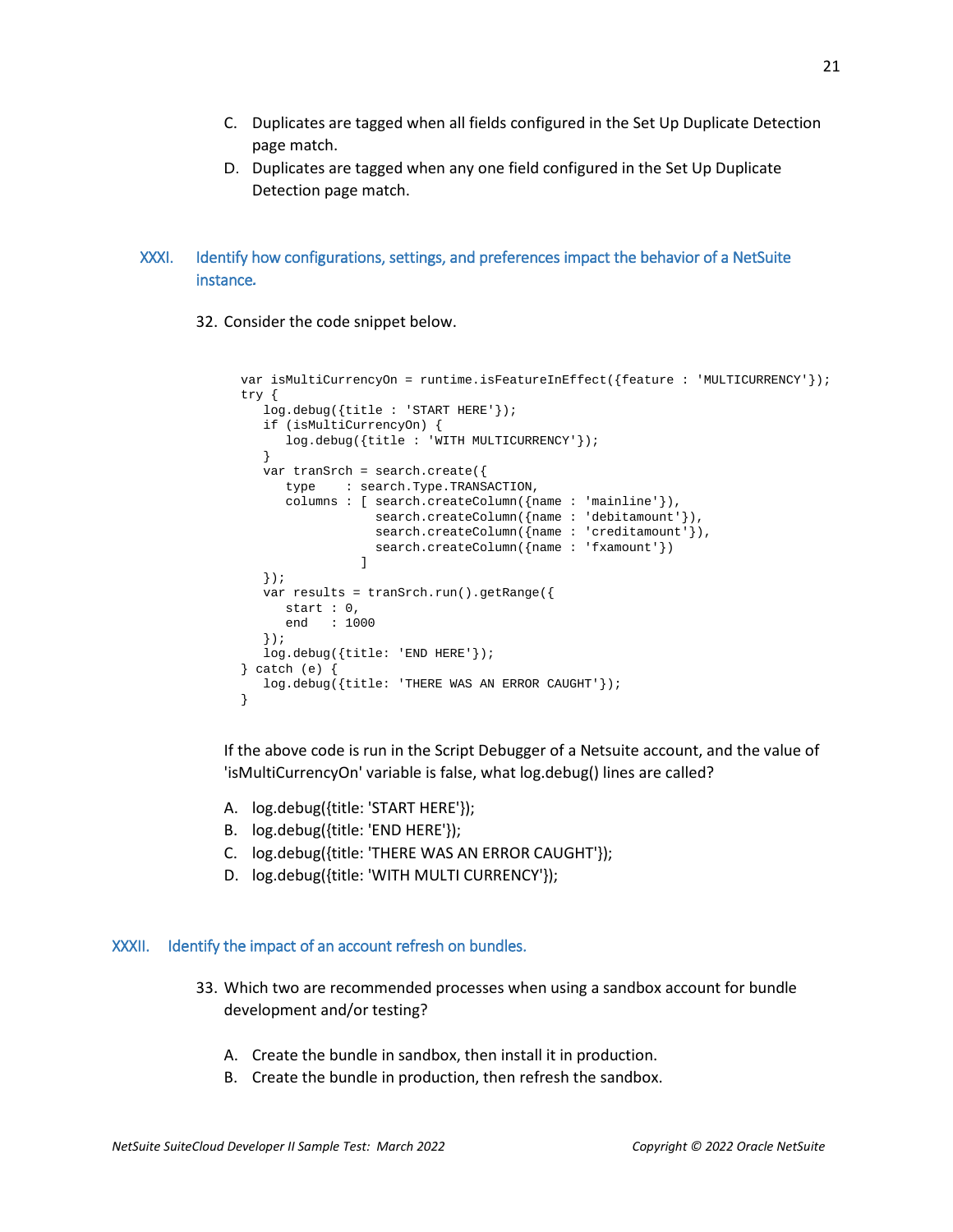- C. Make further changes to the bundle in production. Refresh the sandbox for testing purposes.
- D. Make further changes to the bundle in sandbox. Manually replicate the changes in production.

#### XXXIII. Determine the impact of form customization on records*.*

34. A dedicated web services user has a dedicated custom role. An integration needs to be built to edit a custom entity field on the Customer record. No one other than the dedicated web services user should be able to view or manipulate that custom field.

After ensuring the custom field is visible and editable through the preferred entry form of the web services user, which two additional steps are required to meet this objective?

- A. Set the default access level on the custom entity field to Edit.
- B. Set the default access level on the custom entity field to None.
- C. Set the web services dedicated custom role permission for Custom Fields to Edit.
- D. Set the access level on the custom entity field to edit for the dedicated web services role.
- E. Set the custom field as hidden on all UI forms, except the preferred entry form for the web services user.

## <span id="page-21-0"></span>XXXIV. Identify the performance implications of adding custom fields and the strategies to mitigate performance impact.

35. On the contact record, the entity id field and email field are configured to be mandatory. There are many custom fields configured for the contact record. Most of these custom fields are linked via sourcing and have validation set. They are only useful for the end users, and do not hold sensitive data.

An integration application imports contact records into NetSuite using SuiteTalk. This integration uses a tailored contact custom form which exposes the entityid field and email field, and hides all the custom fields.

Which best describes the highest NetSuite server performance gain for this integration when using this custom form?

- A. The integration application can import contact records with the least possible amount of privileges.
- B. Without all the custom fields set, incoming SOAP requests are smaller and require less server resource to parse.
- C. Since no custom fields are set, the integration application does not need to make SuiteTalk customization API calls.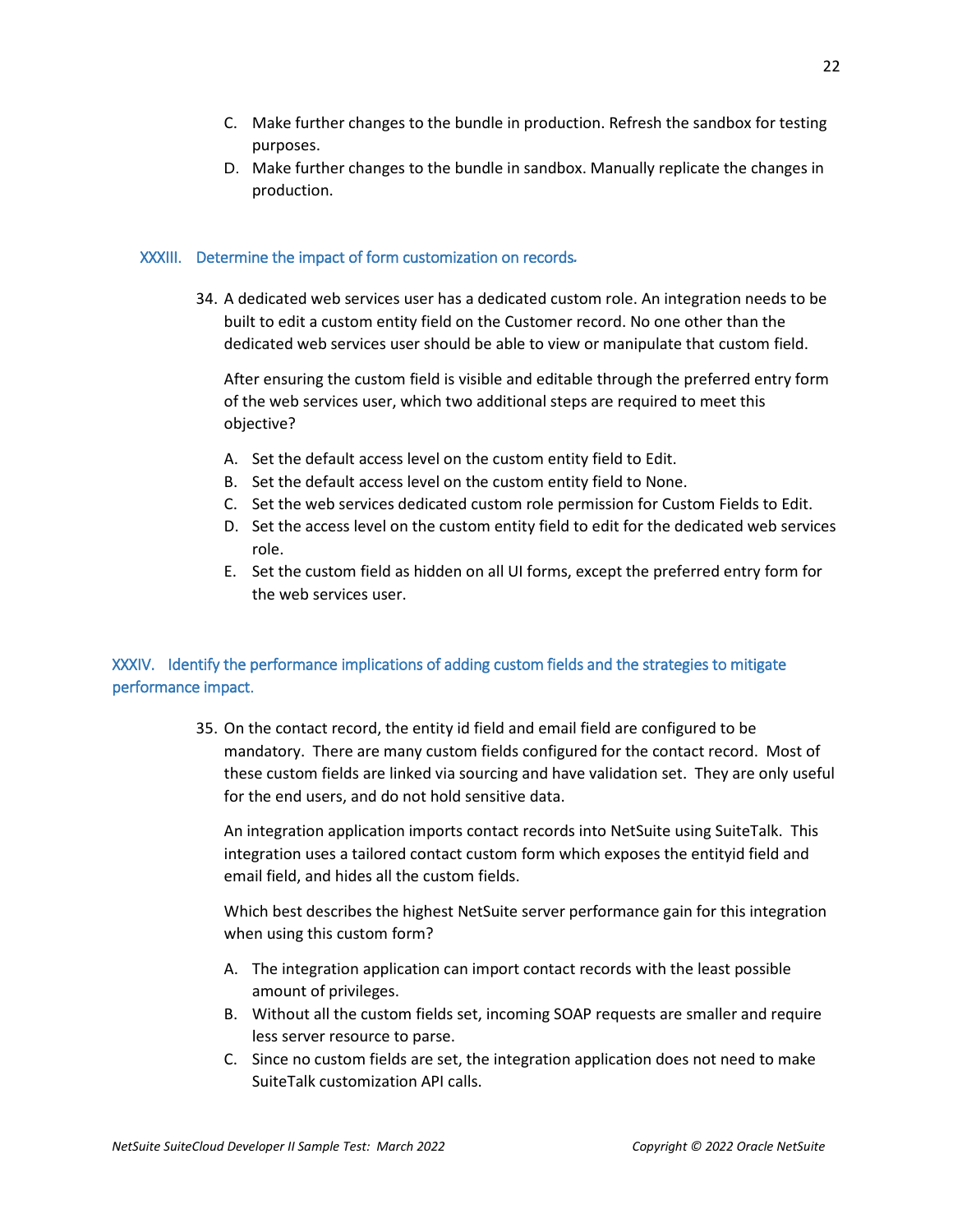D. Without all the custom fields set, the NetSuite server does not need to process their validation, sourcing and filtering.

## <span id="page-22-0"></span>XXXV. Given a scenario, select the sourcing and filtering criteria, or the defaulting and validation options for custom fields.

36. There are two custom List/Record fields on a record where the values of Field 2 are dependent on the selection in Field 1.

How can this be accomplished?

- A. Define a Dynamic Default for Field 2.
- B. Define a Default Selection for Field 2.
- C. Use Field 1 as a Source List and choose a common attribute under Source Filter By.
- D. Define a filter and choose a common attribute for Filter Using, choose 'equal' as Compare Type and define Field 1 as the Compare To Field.

#### <span id="page-22-1"></span>XXXVI. Identify record-locking behavior and options.

- 37. When does the system check for conflicting updates whenever a user or script attempts to save updates to a NetSuite custom record instance?
	- A. Always. NetSuite automatically provides optimistic locking for all custom record types.
	- B. When the Enable Optimistic Locking option is enabled for the custom record type.
	- C. When a user event script has been created that executes this check when custom records are saved.
	- D. Record locking is not supported for custom record types.

#### <span id="page-22-2"></span>XXXVII. Identify the various options available under the permissions model for custom records.

- 38. Which three access levels can be defined for custom fields?
	- A. Roles
	- B. Users
	- C. Classes
	- D. Locations
	- E. Department
	- F. Subsidiaries

#### <span id="page-22-3"></span>XXXVIII. Identify implications of deleting or inactivating custom record types.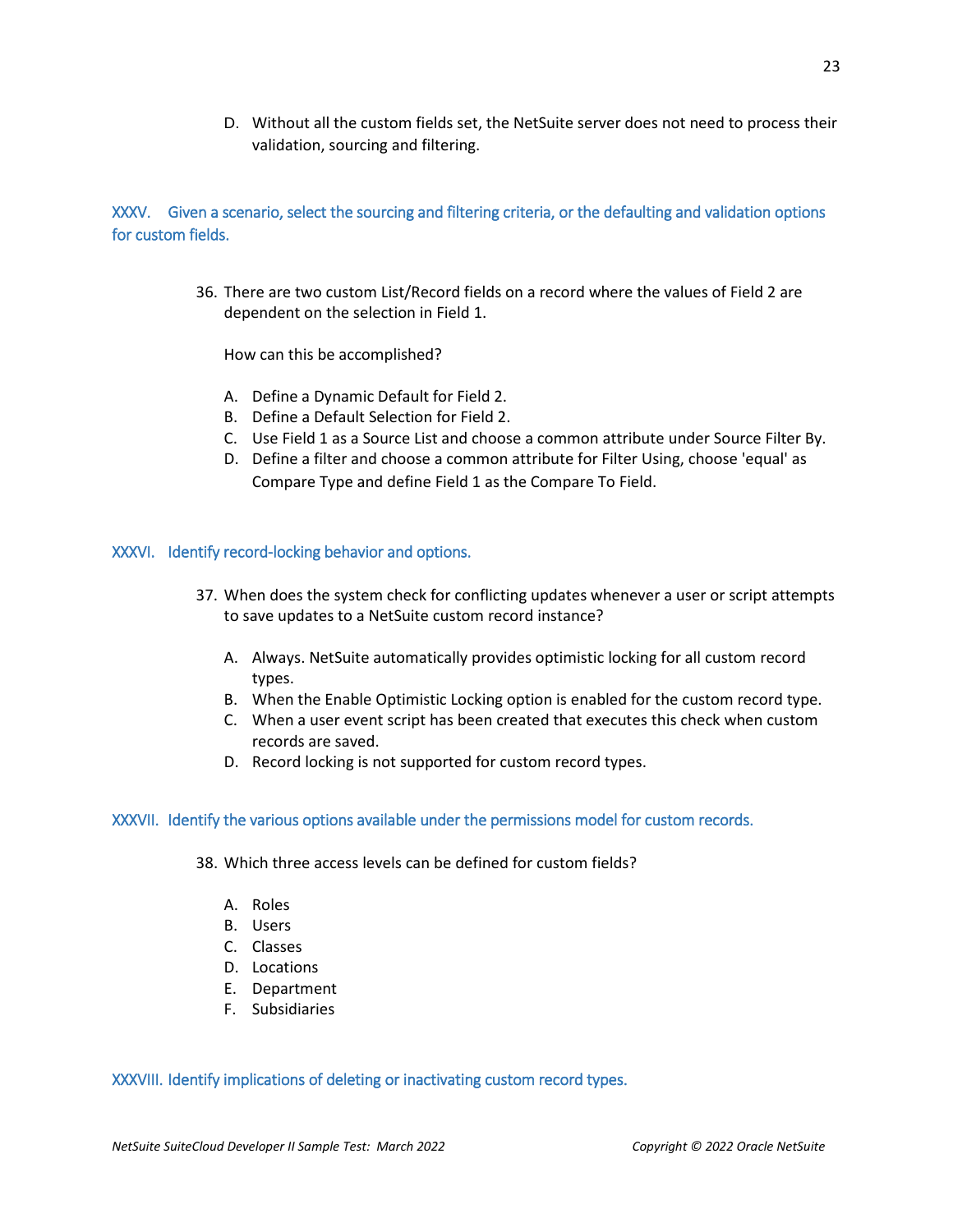39. For the custom record above, the Color field is a List Record field that selects from the Color custom record type.

Can the Red custom record value be deleted from the list of Color custom records?

- A. No, custom record values can only be inactivated once they are referenced.
- B. Yes, if all records that have Red referenced on them are first inactivated.
- C. Yes, if the Color field has the Allow Delete of List/Record Values? property set to Prevent and Return Error.
- D. Yes, if the Color field has the Allow Delete of List/Record Values? property set to Allow and Set Dependent Field Values to Null.

## <span id="page-23-0"></span>XXXIX. Recognize the purpose of Plug-Ins in SuiteScript (2.0).

We apologize for this question not being available. Please have a look how to study for this topic:

**How to Study:** Identify when to use Plug-Ins. SuiteAnswers topic: Custom Plug-in Overview.

## <span id="page-23-1"></span>XL. Identify the functionality and capabilities of SuiteScript debugger.

We apologize for this question not being available. Please have a look how to study for this topic:

**How to Study:** Compare ad-hoc and deployed debugging.

<span id="page-23-2"></span>XLI. Identify the risks of implementing only client-side validations and strategies to address them.

We apologize for this question not being available. Please have a look how to study for this topic:

**How to Study:** Identify reasons to perform validations--avoid bad data. Validations should be performed on the client in addition to the server. This will ensure that records being created via an Integration or Data Migration are also validated.

## <span id="page-23-3"></span>XLII. (new objective) Identify methods for outbound communication and data synchronization from NetSuite.

We apologize for this question not being available. Please have a look how to study for this topic:

**How to Study:** Understand outbound integrations. Identify pattern to synch with an external system. It is important to consider external ID nuances. Include considerations for multiple data centers. Identify which domain to use and to connect it for RESTlets. Find this information covered under SuiteTalk as well.

<span id="page-23-4"></span>XLIII. Determine how to interact with custom child record sublists in SuiteScript (2.0).

We apologize for this question not being available. Please have a look how to study for this topic: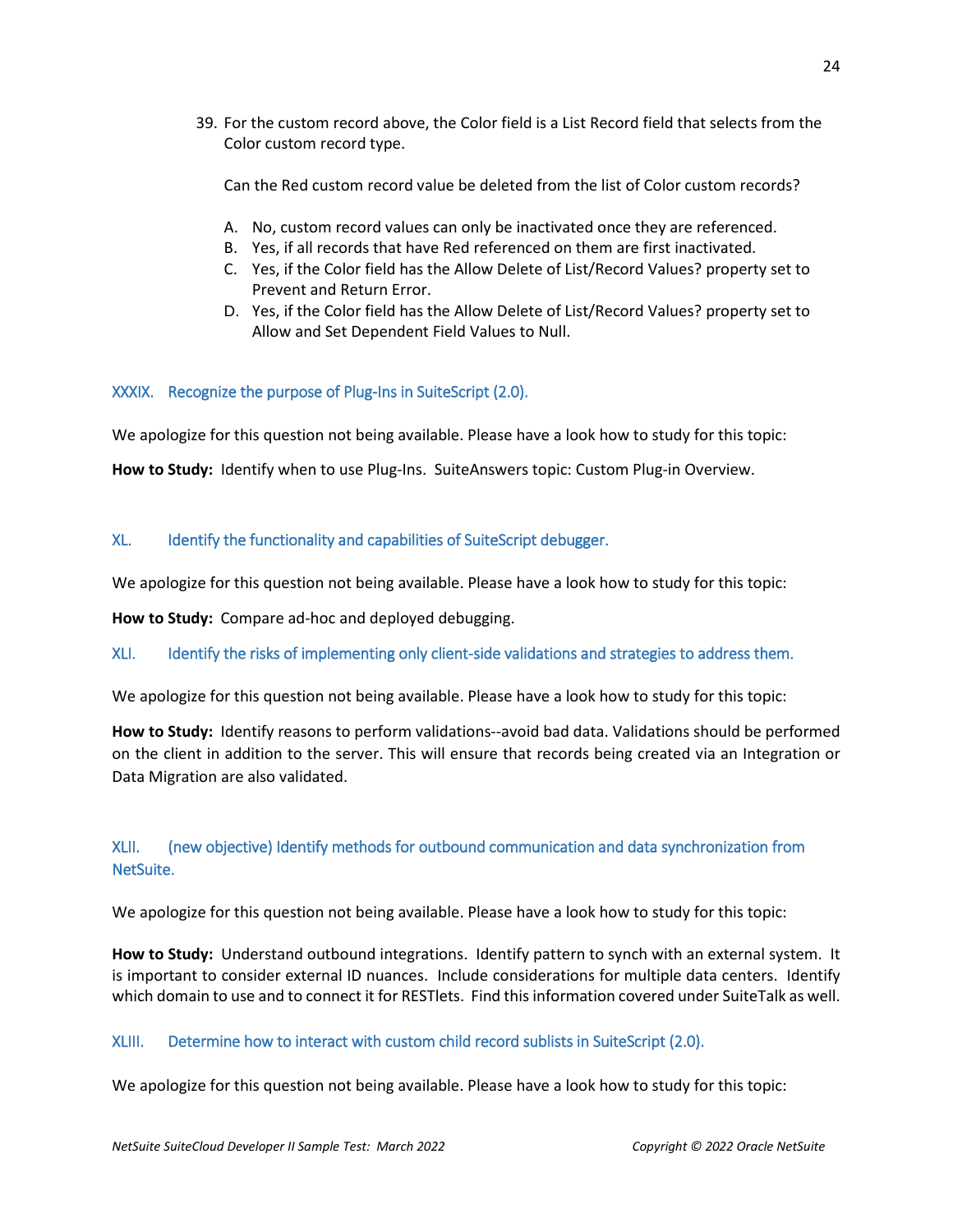**How to Study:** Understand the connection between a parent record and its child record/s. Identify the steps needed to extract and process these child records using the parent record as a reference on the code level. This technique is important as it replicates the primary key-foreign key relationship in a relational database setup.

## <span id="page-24-0"></span>XLIV. Determine how to dynamically customize UI field attributes in SuiteScripts (2.0).

We apologize for this question not being available. Please have a look how to study for this topic:

**How to Study:** Understand managing field attributes and interaction through scripting.

## <span id="page-24-1"></span>XLV. Identify the time zone implications of various ways of setting date / time values and the ways in which these values are interpreted in SuiteScript (2.0).

We apologize for this question not being available. Please have a look how to study for this topic:

**How to Study:** Understand the differences between the way time zone is set for the different API calls (explicit and/or inferred), understand how scripts will interpret these values, and understand which time zone is used to interpret the time when scheduled scripts will run.

## <span id="page-24-2"></span>XLVI. Identify the capabilities of UI Objects.

We apologize for this question not being available. Please have a look how to study for this topic:

**How to Study:** Identify controls that are needed to build a UI. Examples may include and are not limited to: Form versus list versus Assistant Suitelet, in before load, recognize available UI objects (e.g., add subtabs dynamically). Understand how fields are rendered the UI (i.e. order, accessibility)

#### <span id="page-24-3"></span>XLVII. Identify capabilities and controls available with states and branching.

We apologize for this question not being available. Please have a look how to study for this topic:

**How to Study:** Examples may include and are not limited to: How to use "Do not exit workflow", Identify how to design an approval workflow that moves through a series of sequential approvers.

#### <span id="page-24-4"></span>XLVIII. Identify the usage of scheduling in workflow.

We apologize for this question not being available. Please have a look how to study for this topic:

**How to Study:** Identify time-based workflow actions and transitions. Recognize when and how to use scheduled workflows, scheduled actions, and scheduled transitions.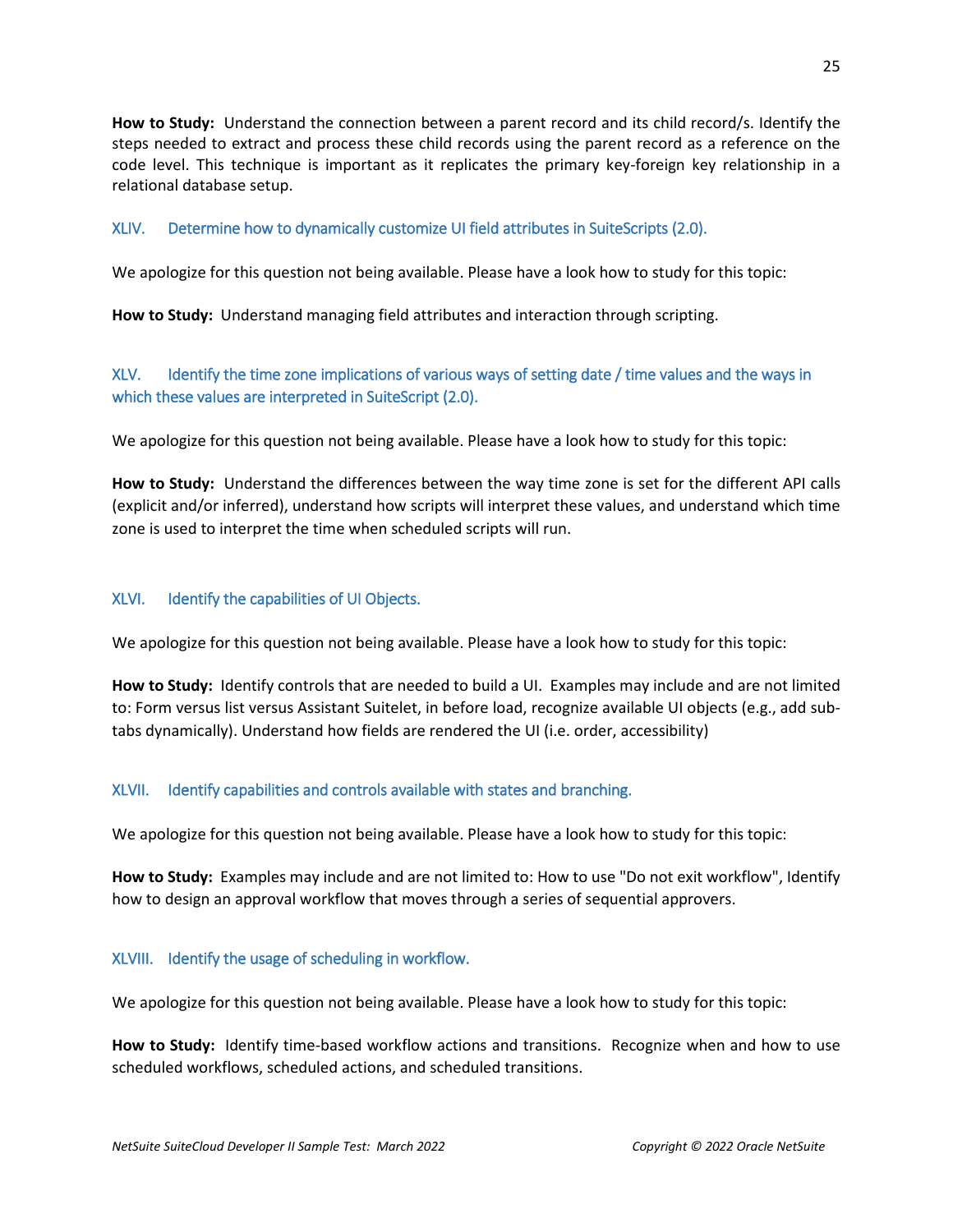#### <span id="page-25-0"></span>XLIX. Determine how to use formulas in SuiteFlow.

We apologize for this question not being available. Please have a look how to study for this topic:

**How to Study:** Identify where formulas can be used. Determine the usage of SQL and SuiteScript formulas; compute their results.

#### <span id="page-25-1"></span>L. Identify the role of installation scripts in SuiteBundler.

We apologize for this question not being available. Please have a look how to study for this topic:

**How to Study:** Understand how installation scripts are used and the order of steps that are executed in them. Understand how to use installation scripts to seed data using a CSV import.

#### <span id="page-25-2"></span>LI. Identify implications of using saved searches and coded searches.

We apologize for this question not being available. Please have a look how to study for this topic:

**How to Study:** Benefits and risks of leveraging saved searches to decouple search customizations from code changes. Understand the risk that someone could mess up the saved search and break automation. Identify the impact that saved search access control has on scripting.

#### <span id="page-25-3"></span>LII. Determine how to set roles and permissions for a given situation in various environments.

We apologize for this question not being available. Please have a look how to study for this topic:

**How to Study:** Ensure that the customizations have been tested for the intended audience. Understand the testing model and using the correct audience. Debugging workflow with a status of testing. Use a custom role with the least required permissions to build and test applications. Recognize the optimal role-based permission mapping for a given business process. Run as role versus Admin versus available without login. Select the permissions that most securely allow completion of a task in a solution.

## <span id="page-25-4"></span>LIII. Identify considerations when working with production and non-production environments (e.g. differences in behavior, testing, customizations, etc.).

We apologize for this question not being available. Please have a look how to study for this topic:

**How to Study:** Review access to sandbox versus production, sandboxes on the NetSuite domain, limitations on data, and feature testing (including customizations) available in sandboxes.